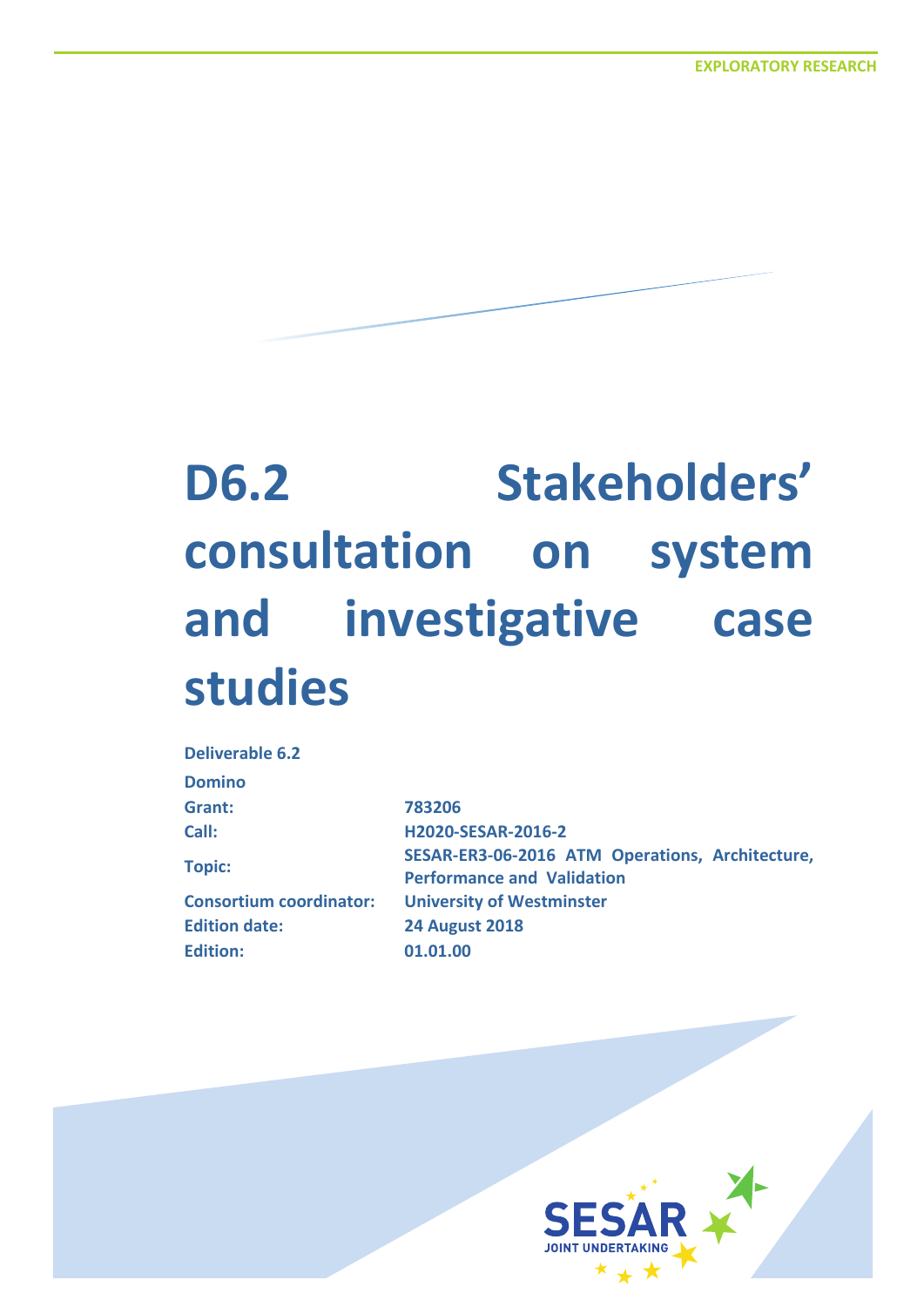#### **Authoring & Approval**

| <b>Authors of the document</b>              |                |                |  |
|---------------------------------------------|----------------|----------------|--|
| Name/Beneficiary                            | Position/Title | Date           |  |
| Luis Delgado / University of<br>Westminster | Project member | 20 August 2018 |  |

#### **Reviewers internal to the project**

| Name/Beneficiary                              | Position/Title | Date           |  |
|-----------------------------------------------|----------------|----------------|--|
| Graham Tanner / University of<br>Westminster  | Project member | 24 August 2018 |  |
| Gérald Gurtner / University of<br>Westminster | Project member | 24 August 2018 |  |

#### **Approved for submission to the SJU By — Representatives of beneficiaries involved in the project**

| Name/Beneficiary            | Position/Title      | Date           |  |
|-----------------------------|---------------------|----------------|--|
| Andrew Cook / University of | Project coordinator | 24 August 2018 |  |
| Westminster                 |                     |                |  |

#### **Rejected By - Representatives of beneficiaries involved in the project**

| Name/Beneficiary | Position/Title | Date |
|------------------|----------------|------|
| N/A              |                |      |

#### **Document History**

| Edition  | Date           | <b>Status</b> | Author            | Justification                         |
|----------|----------------|---------------|-------------------|---------------------------------------|
| 01.00.00 | 19 July 2018   | Release       | Domino Consortium | New document for review<br>by the SJU |
| 01.01.00 | 24 August 2018 | Release       | Domino Consortium | Incorporating SJU<br>comments         |
|          |                |               |                   |                                       |

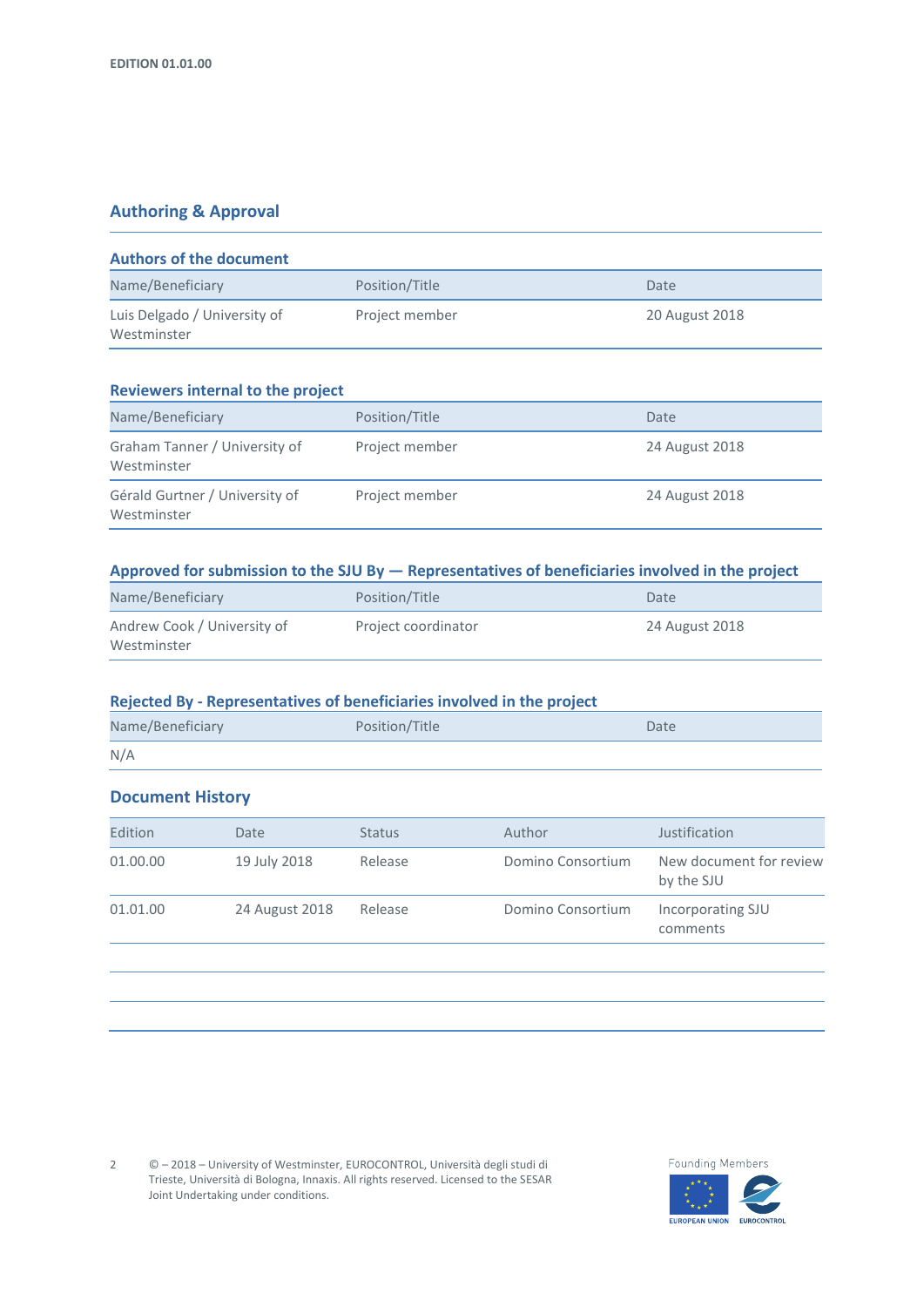

# **Domino**

### NOVEL TOOLS TO EVALUATE ATM SYSTEMS COUPLING UNDER FUTURE DEPLOYMENT SCENARIOS

This deliverable is part of a project that has received funding from the SESAR Joint Undertaking under grant agreement No 783206 under European Union's Horizon 2020 research and innovation programme.



#### <span id="page-2-0"></span>**Abstract**

For completeness, this deliverable presents the consultation questionnaire and a summary of the consultation results on the system architecture and the investigative case studies to be modelled in Domino: the feedback has already been incorporated into deliverables D3.1 (Architecture definition) and D3.2 (Investigative case studies description).

The opinions expressed herein reflect the authors' views only. Under no circumstances shall the SESAR Joint Undertaking be responsible for any use that may be made of the information contained herein.

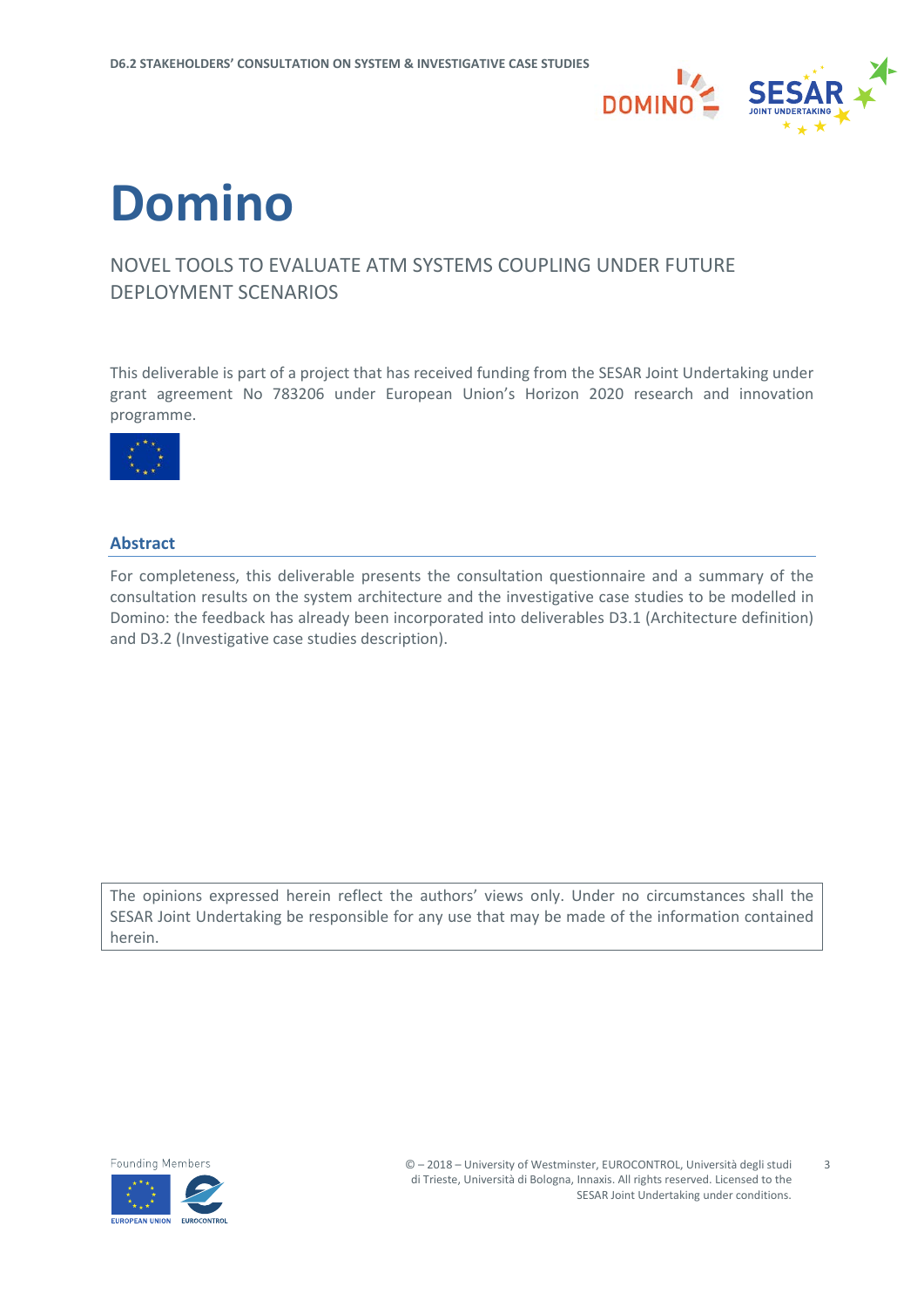## **Table of Contents**

| $\mathbf{1}$ |     |       |  |  |  |
|--------------|-----|-------|--|--|--|
|              | 1.1 |       |  |  |  |
|              | 1.2 |       |  |  |  |
| 2            |     |       |  |  |  |
| 3            |     |       |  |  |  |
|              | 3.1 |       |  |  |  |
|              | 3.2 |       |  |  |  |
|              |     | 3.2.1 |  |  |  |
|              |     | 3.2.2 |  |  |  |
|              |     | 3.2.3 |  |  |  |
|              | 3.3 |       |  |  |  |
|              | 3.4 |       |  |  |  |
|              |     | 3.4.1 |  |  |  |
|              |     | 3.4.2 |  |  |  |
|              | 3.5 |       |  |  |  |
| 4            |     |       |  |  |  |
| 5            |     |       |  |  |  |
| 6            |     |       |  |  |  |
| 7            |     |       |  |  |  |

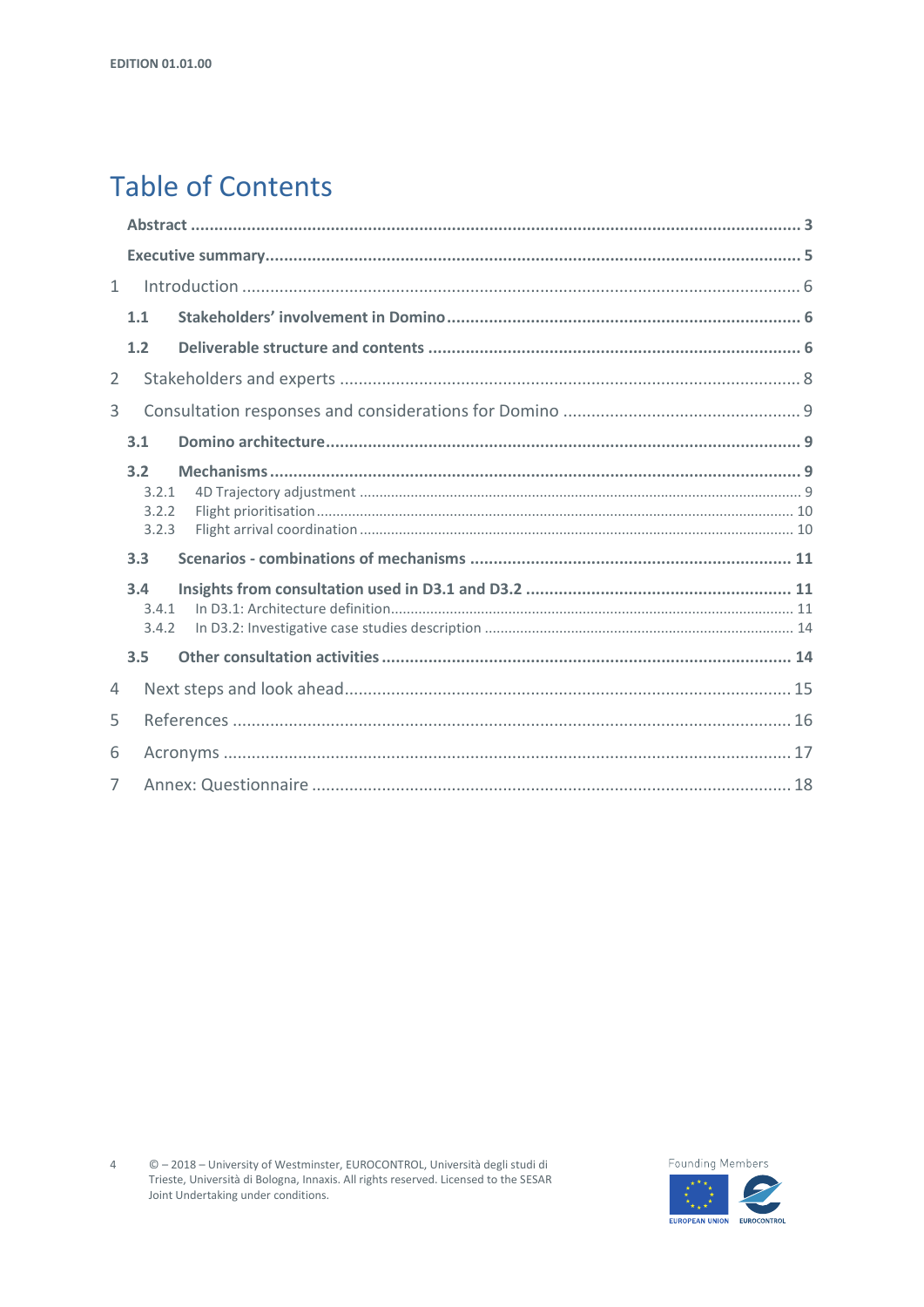

#### <span id="page-4-0"></span>**Executive summary**

For completeness, this deliverable presents the consultation questionnaire and a summary of the consultation results on the system architecture and the investigative case studies to be modelled in Domino: the feedback has already been incorporated into deliverables D3.1 (Architecture definition) and D3.2 (Investigative case studies description).



5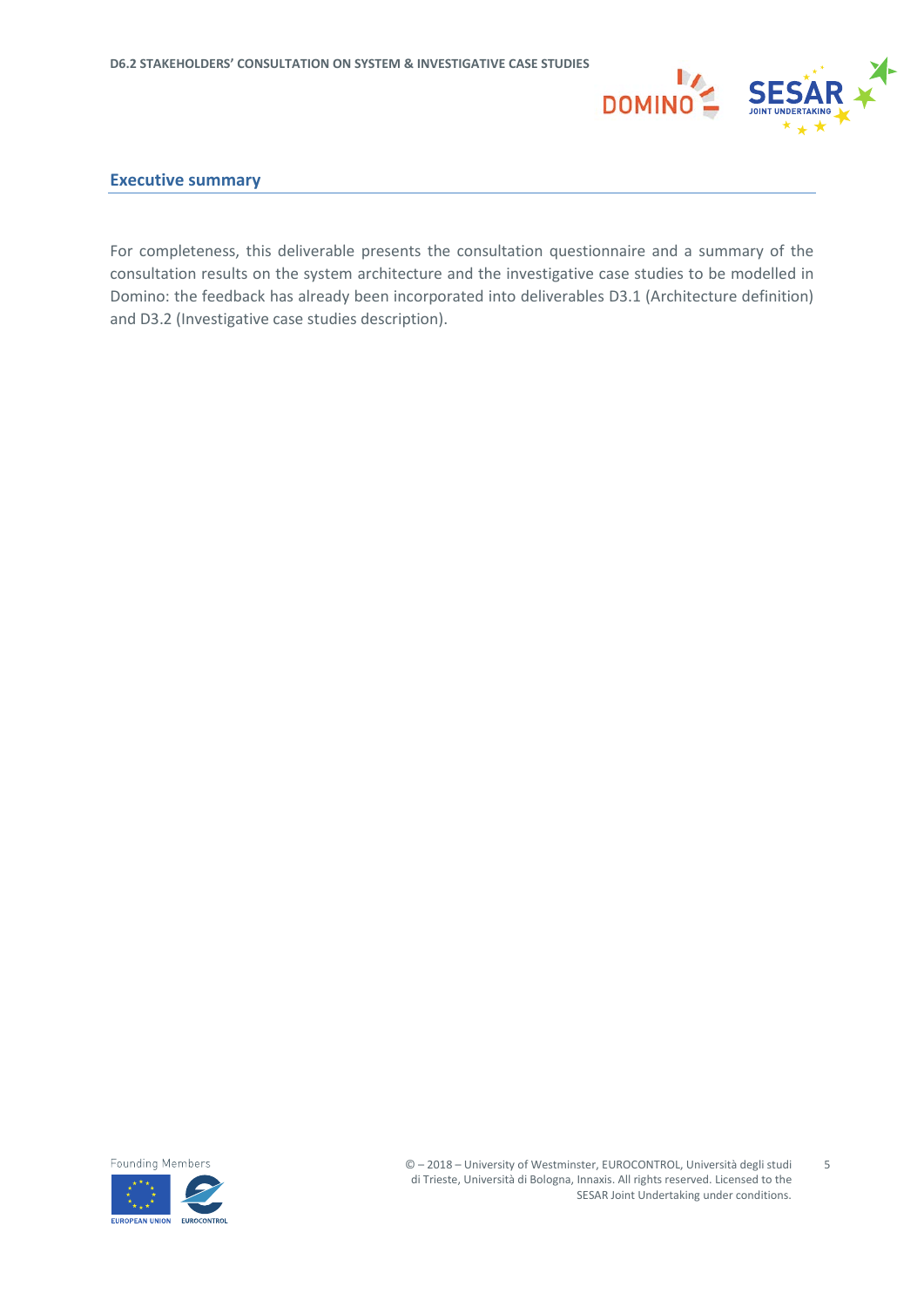## <span id="page-5-0"></span>1 Introduction

### <span id="page-5-1"></span>**1.1 Stakeholders' involvement in Domino**

In order to maximise the impact of Domino, it is important to include the involvement of stakeholders and experts from the early stages of the project. This will ensure that the relevant systems are modelled and considered. The feedback provided by experts will help us also to identify the scenarios which bring the higher added value of the project to the community.

Domino has an active Advisory Board composed of ENAV, Harris Orthogon, Deep Blue and members of the consortium of the evoATM project. This Advisory Board is updated with the progress of the project and provides feedback to the different modelling activities.

Besides the value of the Advisory Board, Domino considers a wider reach of experts and stakeholders at different stages in the project. The first of these outreach activities (in addition to the dissemination carried out through the website, blogs and social media) is the consultation on systems, mechanisms and scenarios. This first consultation has been carried out and aimed at obtaining feedback from relevant experts and stakeholders, and not only to disseminate the achievements of the project. The feedback obtained has been used for the definition of the architecture of the project (reported in D3.1, Ref [3]) and the scenarios to be modelled (see D3.2, Ref [4]).

Other planned feedback activities include the workshop that will be conducted in London in spring 2019. These activities ensure that WP6 is not only dissemination but also actively incorporation of feedback by the relevant and wider Air Traffic Management (ATM) community.

## <span id="page-5-2"></span>**1.2 Deliverable structure and contents**

Note that this deliverable focuses on the information of the consultation. The impact of the feedback obtained has been incorporated into the relevant technical deliverables (D3.1, Architecture definition, and D3.2, Investigative case studies description).

This deliverable is structured as follows:

- Introduction to the deliverable: Introduction to the involvement of stakeholders in Domino and deliverable structure and main contents;
- Stakeholders and experts reached in this consultation;
- Consultation responses and considerations for Domino and other consultation activities;
- 6 © 2018 University of Westminster, EUROCONTROL, Università degli studi di Trieste, Università di Bologna, Innaxis. All rights reserved. Licensed to the SESAR Joint Undertaking under conditions.

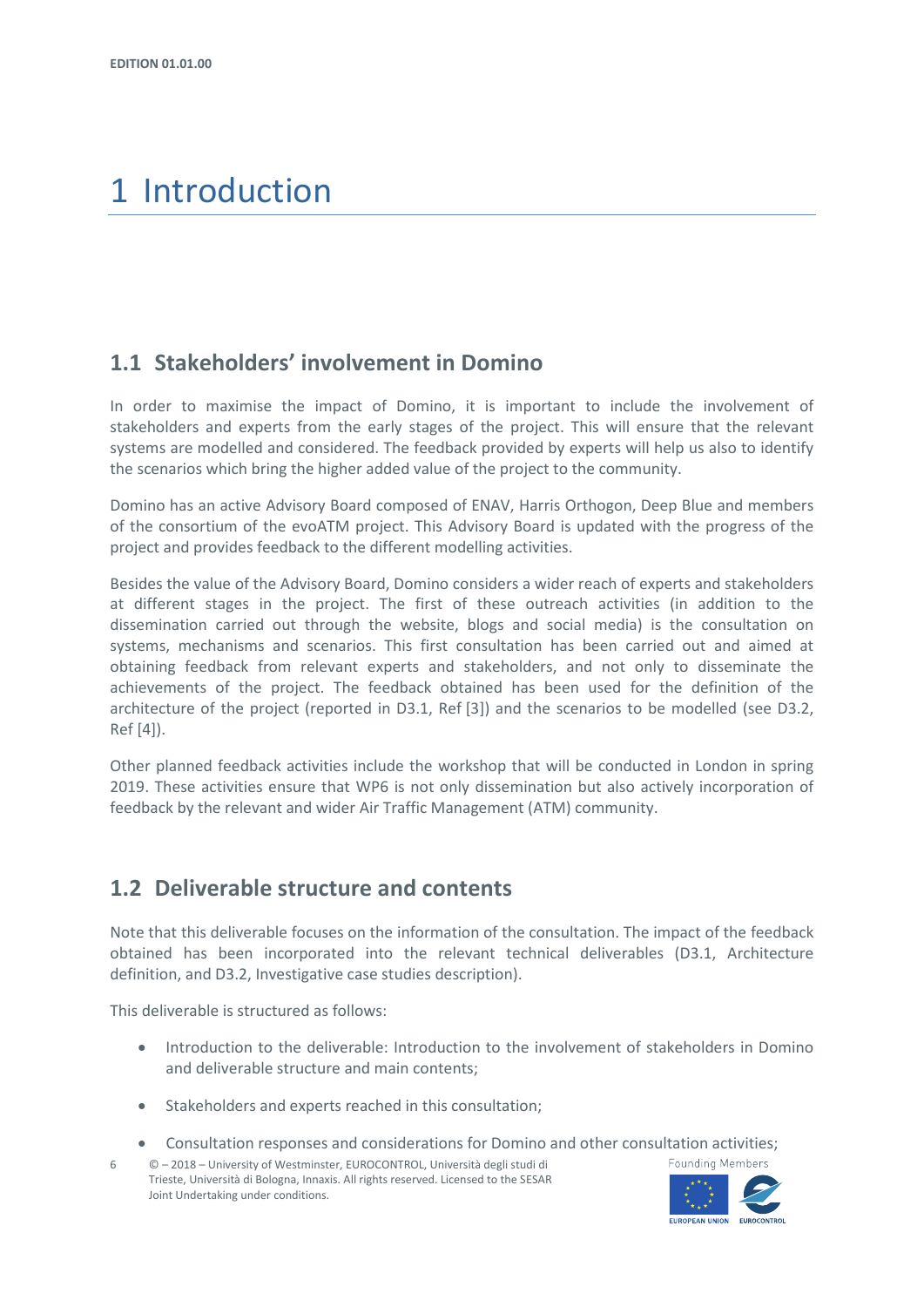

- Next steps and look ahead;
- Acronyms;
- Annex with the questionnaire.



7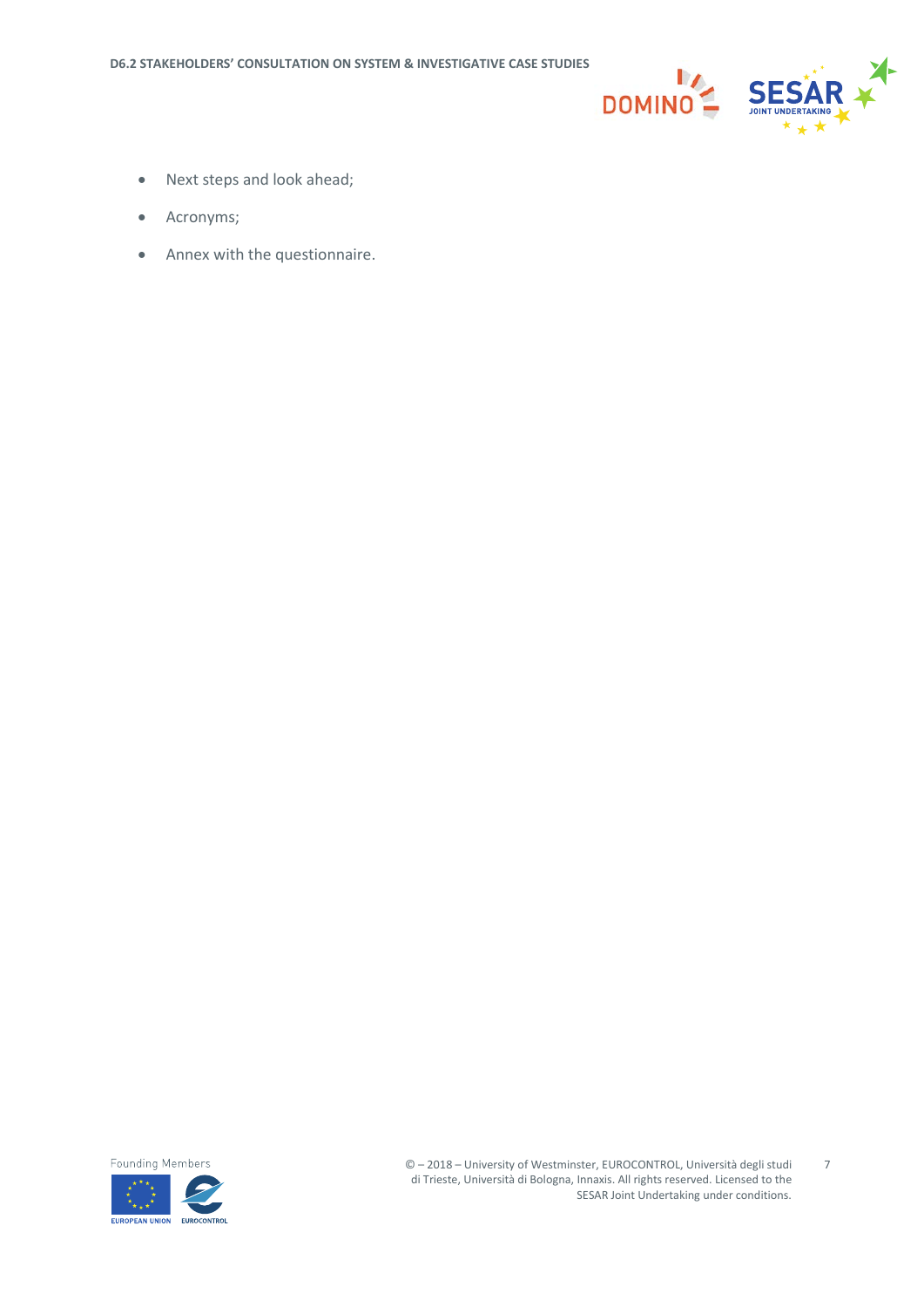## <span id="page-7-0"></span>2 Stakeholders and experts

The consultation has been sent to a total of 34 stakeholders and experts and to the members of the Advisory Board. These stakeholders and experts have been selected based on their expertise in ATM and on the different mechanisms that Domino will model. As shown in the Annex, the questionnaire requested specific feedback on the architecture of the ATM system that will be modelled in Domino, the three different mechanisms (4D trajectory adjustment, flight prioritisation and flight arrival coordination) and the scenarios considered to be analysed.

The mechanisms considered in Domino are targeted at airlines and Air Navigation Service Providers (ANSPs) operators, therefore these have been particularly considered in the consultation process.

In total the consultation has been sent to:

- 11 airlines;
- 2 airlines' associations;
- 1 airport;
- 1 airport association;
- 2 ANSPs;
- 1 NM;
- 4 system engineering companies;
- 3 research institutions.

A total of eight responses has been obtained, which corresponds to the typical size of a full focus group in market research studies.

Note that feedback to Domino is not limited to this consultation activity but is followed up with further interactions with stakeholders and experts, from inside and outside the Advisory Board. The different experts reached in this consultation will be updated on the project evolution and invited to the workshop that will be organised in spring 2019. Further feedback for modelling and validation purposes is already agreed with some members of the Advisory Board.

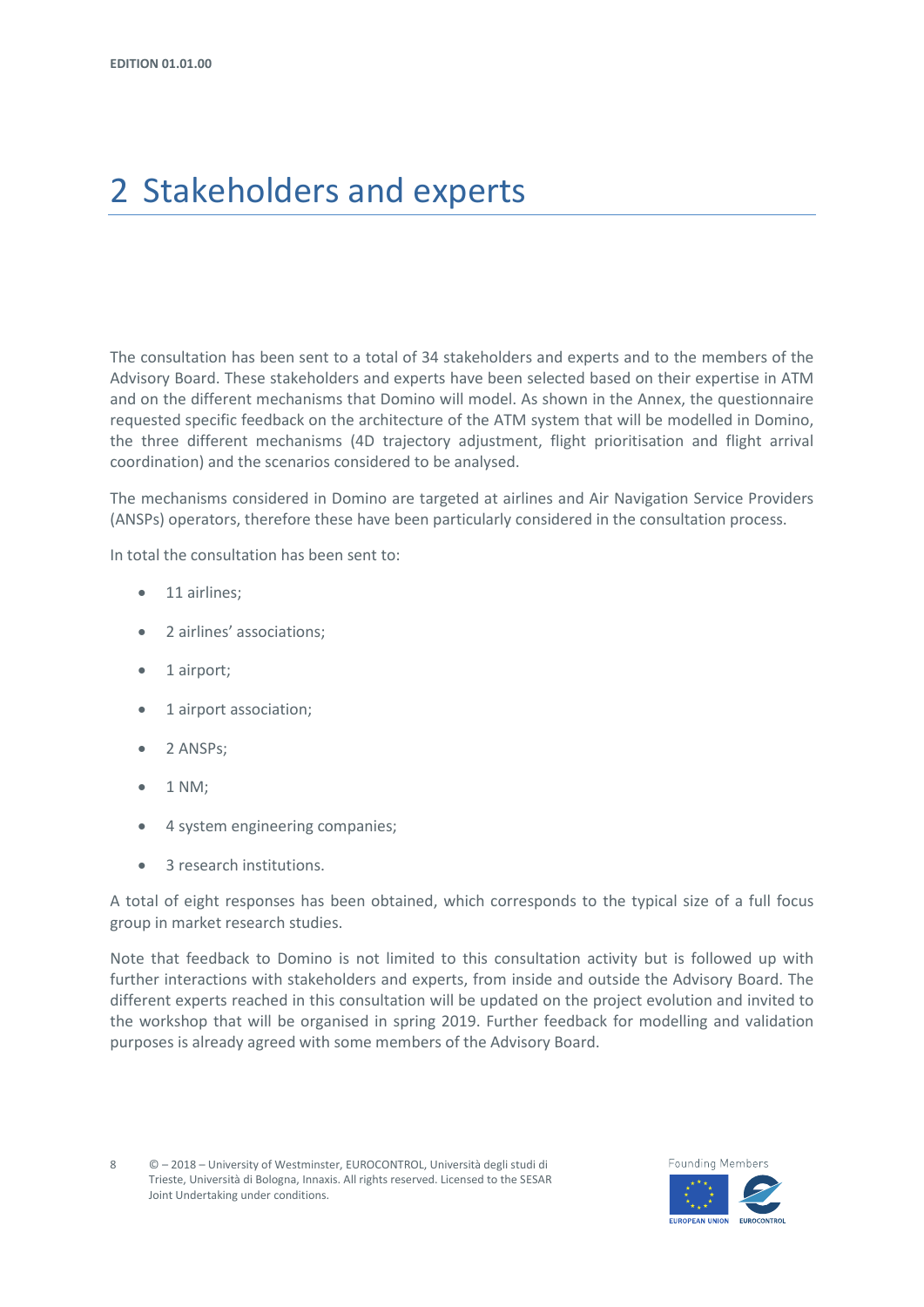

## <span id="page-8-0"></span>3 Consultation responses and considerations for Domino

## <span id="page-8-1"></span>**3.1 Domino architecture**

The different respondents agreed that the architecture of Domino presented to them covers all the most relevant systems.

Domino already considers traffic to-from the European Civil Aviation Conference (ECAC) region and the importance of intercontinental traffic has been signalled by one of the reviewers. This is particularly relevant when Air Traffic Flow Management (ATFM) initiatives can be applied to these flights coming to Europe (e.g. assigning target times of arrival to flights to Heathrow).

The nature of traffic and the airspace structure (e.g., free routes) should also be considered when modelling the cruise phase, which might require more detail on the definition of its impact on traffic.

Systems that were out of scope for Domino (such as Airport-Collaborative Decision Making (A-CDM)) might need some degree of modelling as they have been pointed out as relevant on turnaround operations. However, ground operations such as parking stand assignment are currently out of scope of the project.

Experts agree that the degree of freedom of the flight agent to operate autonomously (i.e., independently of the Flight Operation Centre (FOC)) should be limited. Airlines' procedures and strategies (e.g., to minimise cost/delay) could vary, but pilots are expected to follow their airline's defined policies. One airline, however, confirmed that their pilots have some degree of freedom to implement some of the mechanisms (e.g., dynamic cost indexing) even though pro-active behaviour should be kept limited. This information will be used when defining the possible implementation of the mechanisms. Note that one expert also mentioned the inefficiency due to the airline not filing the optimal flight plan and the crew then asking for directs.

## <span id="page-8-2"></span>**3.2 Mechanisms**

### <span id="page-8-3"></span>**3.2.1 4D Trajectory adjustment**

There is a consensus that the use of re-routing and flight level 'capping' along with dynamic cost indexing covers all the main tactical strategies of airlines to recover part of their delay. However, the importance of buffers has been made relevant as the delay should be considered with respect to the

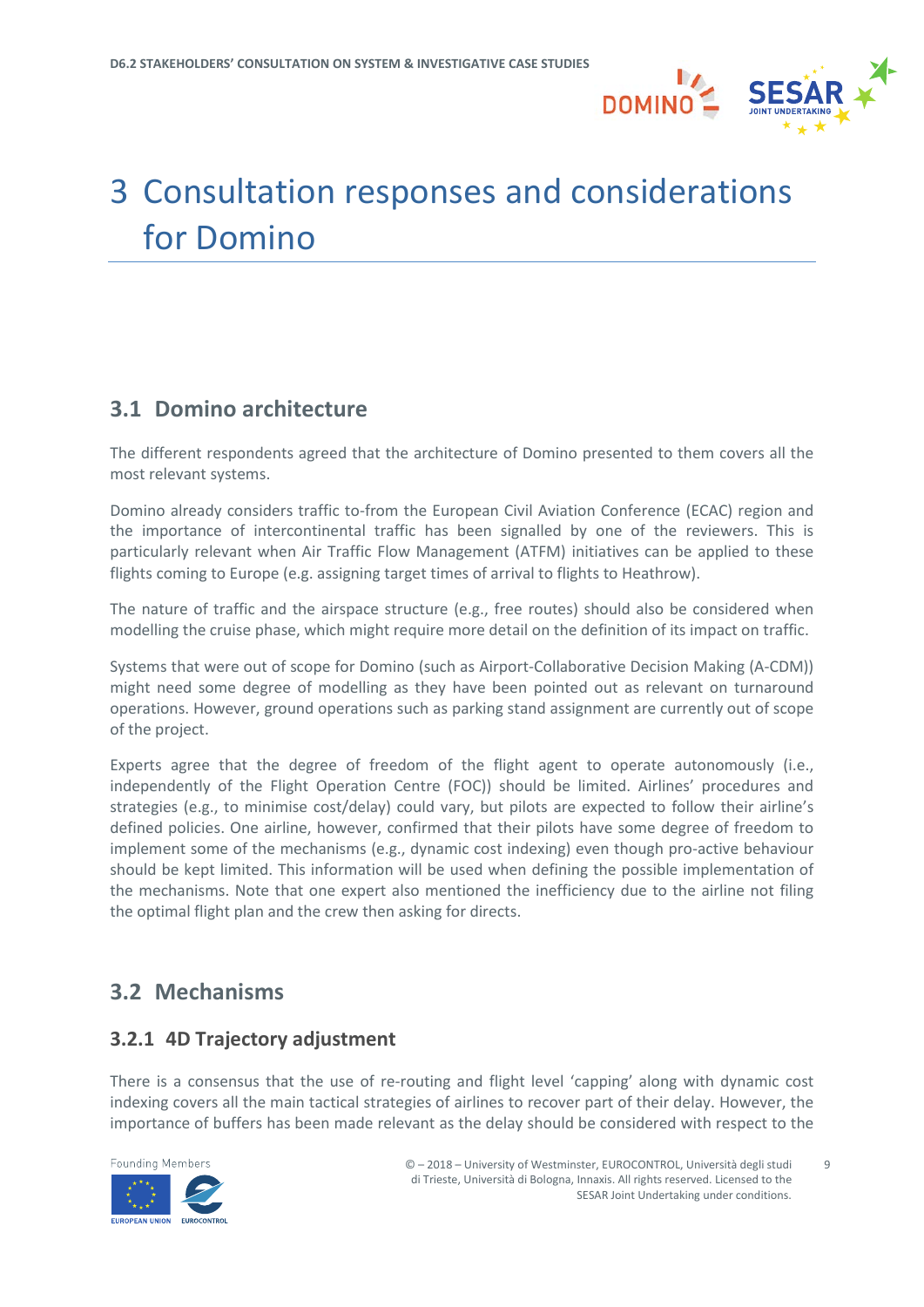planned schedules. This has some important consequences on the model, since buffers are set strategically and Domino's model is considering a pre-tactical/tactical environment. The implications of the buffers are discussed in D3.2 more in detail. The cost of missing curfews should also be considered as it might have a big impact on the delay recovery strategy carried out by the airline (including potential cancellations).

It has also been indicated that it would be interesting to incorporate the Air Traffic Control (ATC) planning for flows at a longer time-frame than for short-haul flights. When considering modifications to the trajectory to deal with delay all operating costs (including route charges) should be considered, as indicated by one of the experts.

### <span id="page-9-0"></span>**3.2.2 Flight prioritisation**

Most of the experts agree that allowing slot swapping at any time (even when ATFM regulations are not in place) could be useful as it provides more flexibility for the airspace users. However, there is a need of clarification on how such as system would work (for example, how to define slots when there is no regulation in place). Moreover, this could have an impact on the parking stands at the airports, which are out of scope of Domino.

The use of a credit system for slot swapping is seen as a challenging but interesting idea. Other issues such as equity should then be considered.

Testing the possibility of a centralised market to trade slots is relevant and considerations of interactions between airlines, alliances and competitors of high relevance. It will be considered in Domino but is related to more strategic views and thus will have to be limited (because Domino is set in a pre-tactical/tactical environment).

### <span id="page-9-1"></span>**3.2.3 Flight arrival coordination**

For the arrival coordinator, the possibility of a centralised system which considers the airport's available information to reduce reactionary delay is received with scepticism by most of the experts. The main reason being that crucial information is owned by the airline, and other parameters such as passenger connectivity or the allocation of ground resources can have a significant impacts on reactionary delay. However, this could be used as a first step to test a more advance flight arrival coordination procedures.

User-Driven Prioritisation Process (UDPP) principles could be used to create the prioritisation of arrivals considering an advanced implementation of the mechanism. Most experts agree on maintaining a consistent prioritisation based on the pre-tactically declared preferences by airlines, unless conditions have significantly changed.

Another expert has pointed out the possibility of using temporal margins to define the flight prioritisation in addition to UDPP. Time windows are explored in other projects such as ADAPT and could also be considered in Domino.



<sup>10</sup> © – 2018 – University of Westminster, EUROCONTROL, Università degli studi di Trieste, Università di Bologna, Innaxis. All rights reserved. Licensed to the SESAR Joint Undertaking under conditions.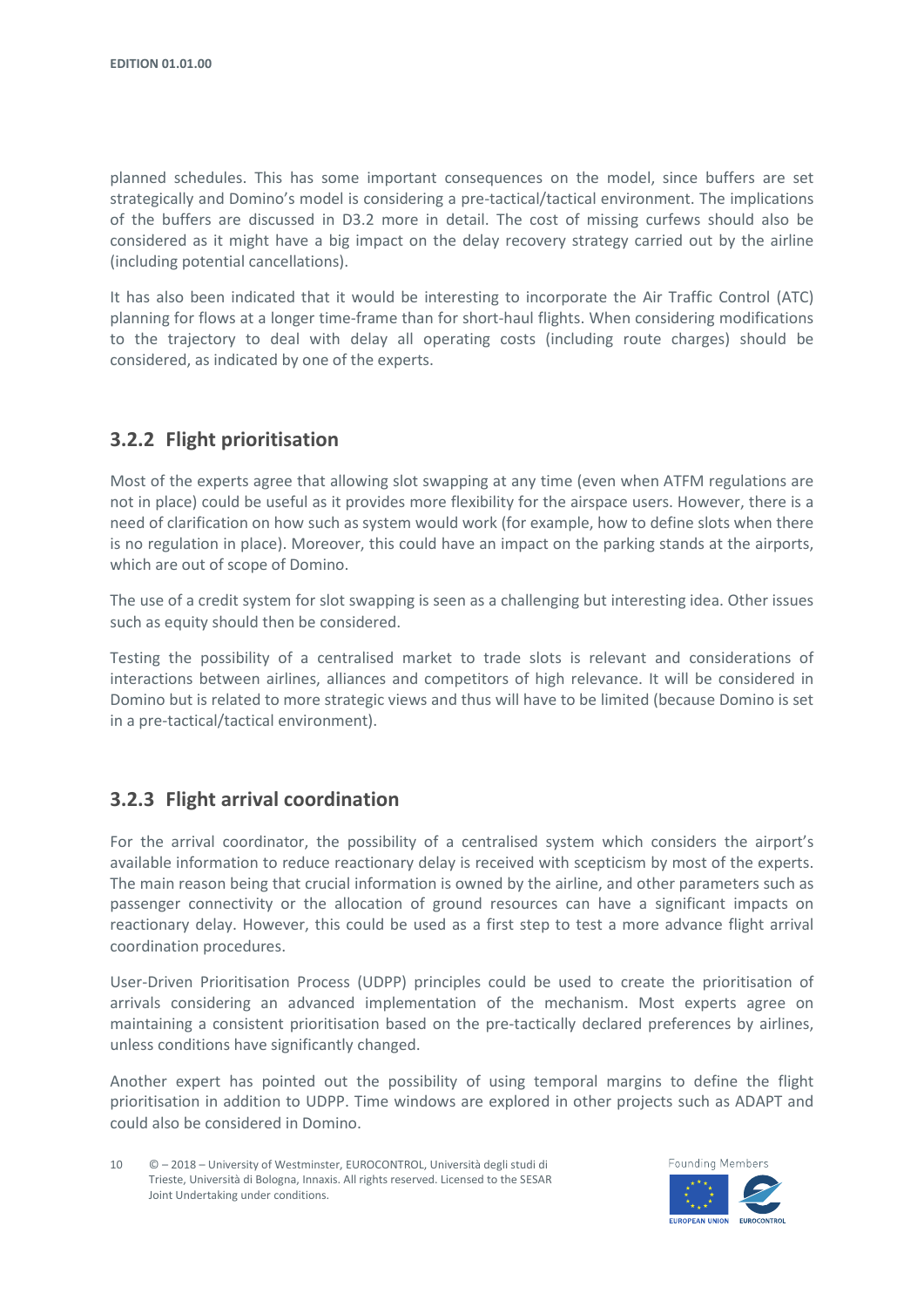

### <span id="page-10-0"></span>**3.3 Scenarios - combinations of mechanisms**

There is a consensus that the scenarios considered in Domino are adequate. The only extra consideration is the importance of the uptake by stakeholders which has been deemed relevant by three of the experts. This feedback has been used to further refine and prioritise the scenarios in D3.2.

Finally, the modelling of Trajectory-Based Operations (TBO) by considering a conjoint deployment of the three mechanisms considered in Domino seems adequate, according to the feedback. The need for strong coordination between Airspace Users (AU) and the Network Manager (NM) has been pointed out. One of the experts recommends the review of the outcome of the PARTAKE project to enhance how flights can be prioritised in Domino operations. This will be done during the development phase of the model.

## <span id="page-10-1"></span>**3.4 Insights from consultation used in D3.1 and D3.2**

We finish by showing briefly how the consultation has been used in the technical deliverables D3.1 (Architecture definition) and D3.2 (Investigative case studies description). Indeed, in the text of these two deliverables, we added some insert boxes, where relevant, to discuss how the consultation was integrated into the concepts developed in the deliverables. We copy these inserts here to illustrate how they were used.

### <span id="page-10-2"></span>**3.4.1 In D3.1: Architecture definition**

#### **Insights from consultation**

It is still an open question whether or not the flight should be a pro-active agent, with a dedicated objective function, or a simple 'processor' guided mechanically by other agents. The feedback from the consultation is also divided on the subject, even if the balance seems to be in favour of a passive flight, but at least points out that in the current situation, it is very dependent on the airline culture. The model will thus likely include the possibility for the flight to have a more complex objective function, but we will first start with a simple entity.

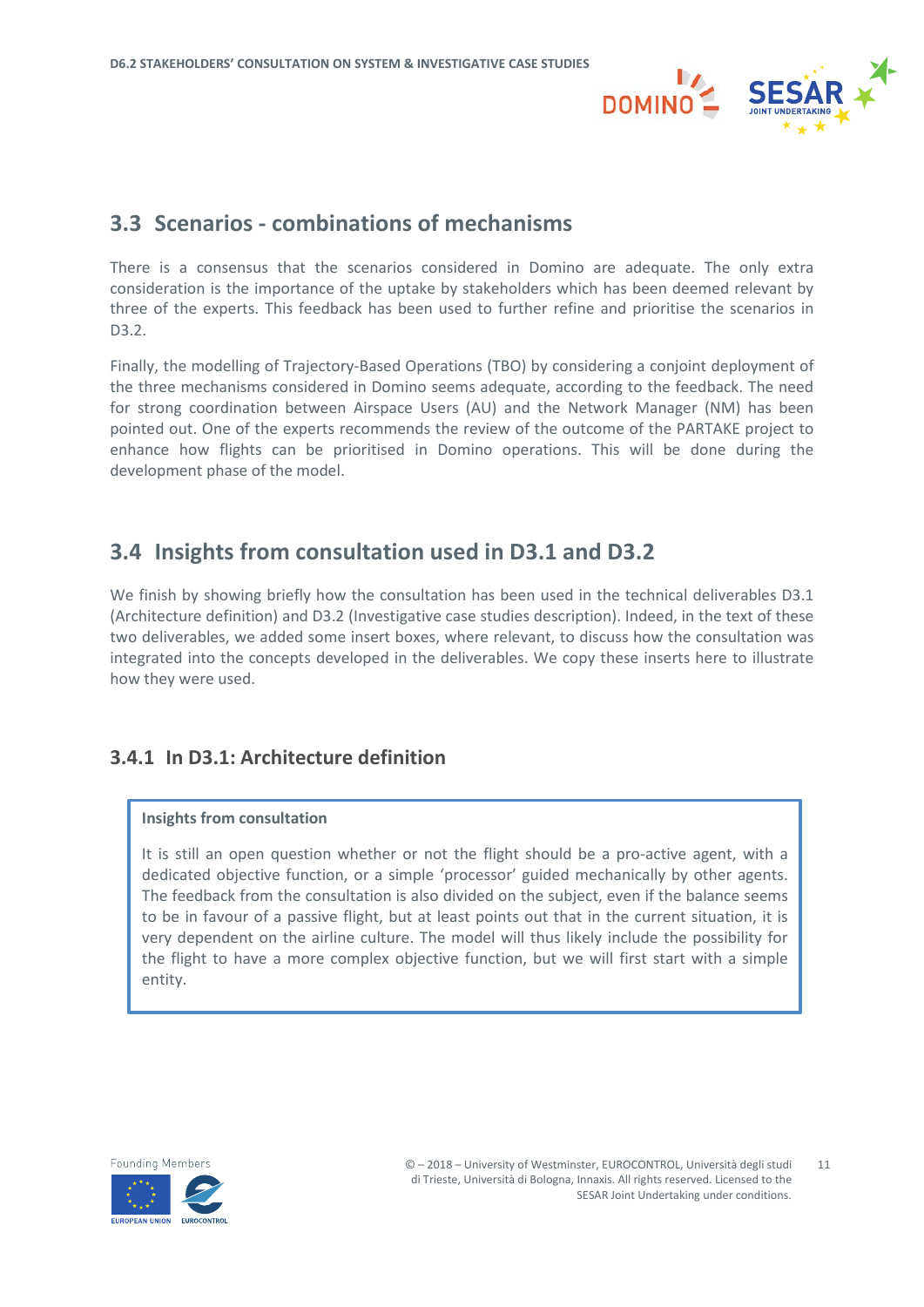#### **Insights from consultation**

One expert has reminded us that the airlines usually have very comfortable buffers, particularly on long-haul flights, which means that they are able to recover some delay in such cases. In fact, buffers introduce some slack in the system by allowing elasticity in the arrival times, as explained in Section 2. As a consequence, we expect that 4D trajectory adjustments are performed more often and have more impact when the buffers are smaller. The same expert also pointed out that the 4D adjustments are mainly short- and mediumterm solutions, but that ANSPs work on longer-term solutions whereby for instance the departure times are updated when updates on weather are available.

Other experts mentioned the importance of curfews and crew. Domino cannot take crew factors into account, since it has no data available to calibrate the model. Concerning curfew, there might be a possibility for Domino to get some data on this, but most probably the model will feature a simplified approach with a fixed curfew for every airport in Europe. This will be considered regarding the expected cost of delay at the end of the day.

One expert pointed out that re-rerouting is a complex operation because of route charges. Since Domino will not feature a geographical model *per se*, we must take care of not introducing a strong bias one way or another (towards smaller route charges or reduced times).

#### **Insights from consultation**

Some answers in the consultation pointed out that the ATCOs should be more present in the model. In the previous description, they are just considered as creating *ad hoc* distributions of delay (positive and negative) for the en-route phase. It is out of the scope of Domino to consider detailed controllers able to separate planes. However, Domino can include some high-level agents (for instance at the NAS level) computing their own dynamic load and modifying the probability for the flights to have a direct for instance, or to have their changes of trajectories such as speed variations cleared.

Similarly, systems such as CDM have been suggested as relevant for the model. For now, Domino will consider CDM within the flight prioritisation and arrival coordinator but assume it is implemented as A-CDM at the airports and not considered as an explicit system in the model.

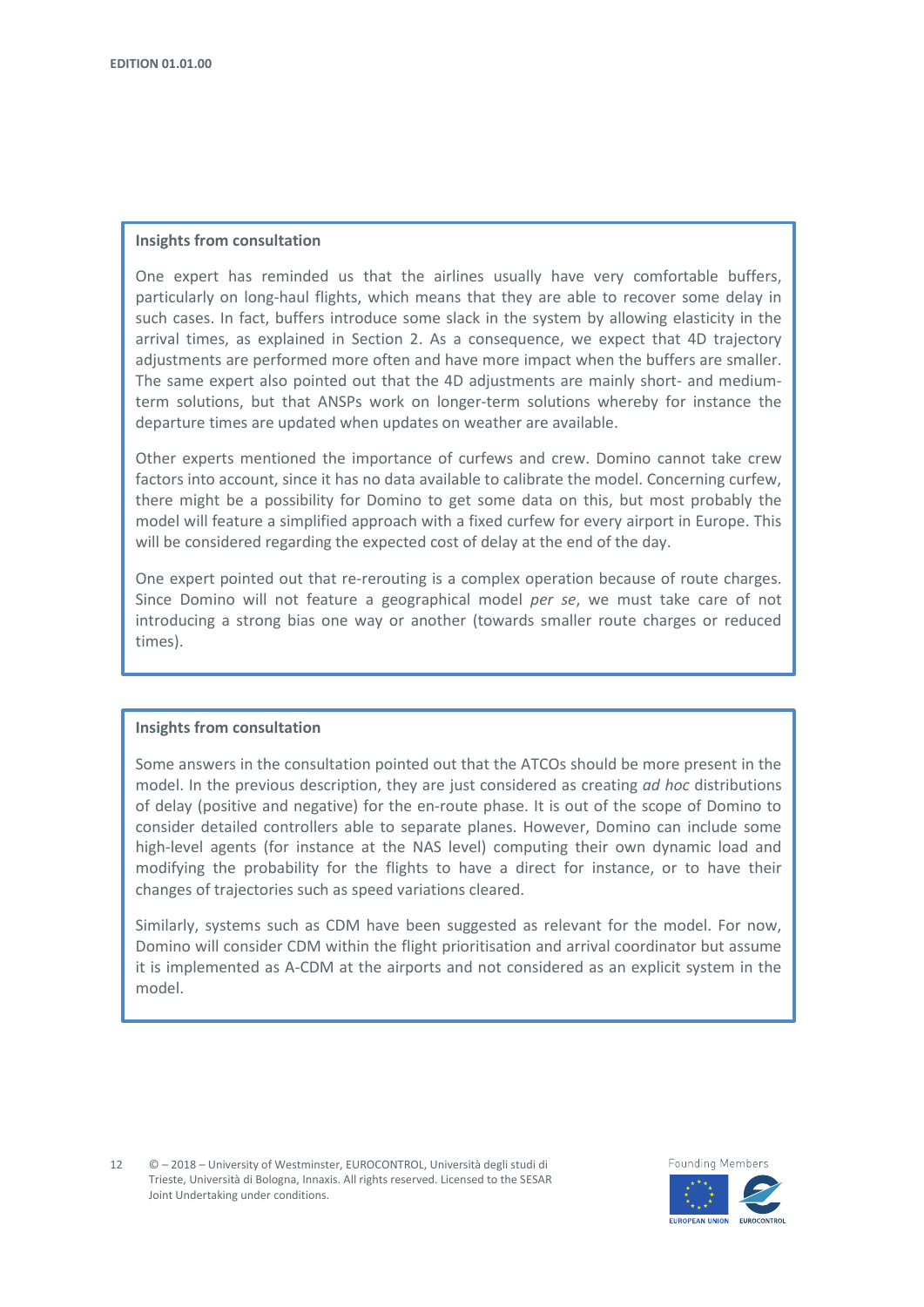

#### **Insights from consultation**

Some experts pointed out during the consultation that a centralised market with real money, or other kinds of credits, is definitely a road to explore. Others have pointed out how averse some actors are to any kind of monetisation of the slots. Domino will try to shed some light on the potential benefits and drawbacks of more market-oriented solutions. In any case, several experts have pointed out how much the equity among airlines is important and should be preserved.

#### **Insights from consultation**

For Level 2, some experts have mentioned the fact that priorities should be drawn at least from cost minimisation, and ideally from the pre-tactical ones given to the (extended) UDPP system plus some updates given by the airlines during the flight. It seems indeed logical for the airlines to prioritise their flights in general and that this same priority is used throughout the execution phase (even if it can slightly evolve). This idea will be explored in one of the scenarios (see D3.2), whereby when the flight prioritisation mechanism is implemented, both will interact and thus be in synergy. There might be some unforeseen issues with joint implementations, however. In order to do this, Domino will need to align the concept of 'priority' in both mechanisms. Also, in E-AMAN the airlines have to prioritise all their flights, whereas with UDPP, they do not have to put any priority if there is no regulation. The model will need to be able to derive an overall priority for each flight, which is not a trivial task.

It is worth noting that one expert has also mentioned a simple 'stick to plan' objective for the prioritisation. In other words, the AUs is charged with asking for the best flight plan for itself before departure and the E-AMAN simply tries to stick to it. Another expert has also pointed out that the focus should be more on the ground process rather than on the sequence of arrival to avoid reactionary delay, for instance.

Several experts have noted that focusing on the reactionary delay at Level 1 should be enough. One of them noted that: "This may work out of hub only, i.e., in the hub, carrier may use tail swap to minimize disruption and allocate 'on-time' departures for the right flights".

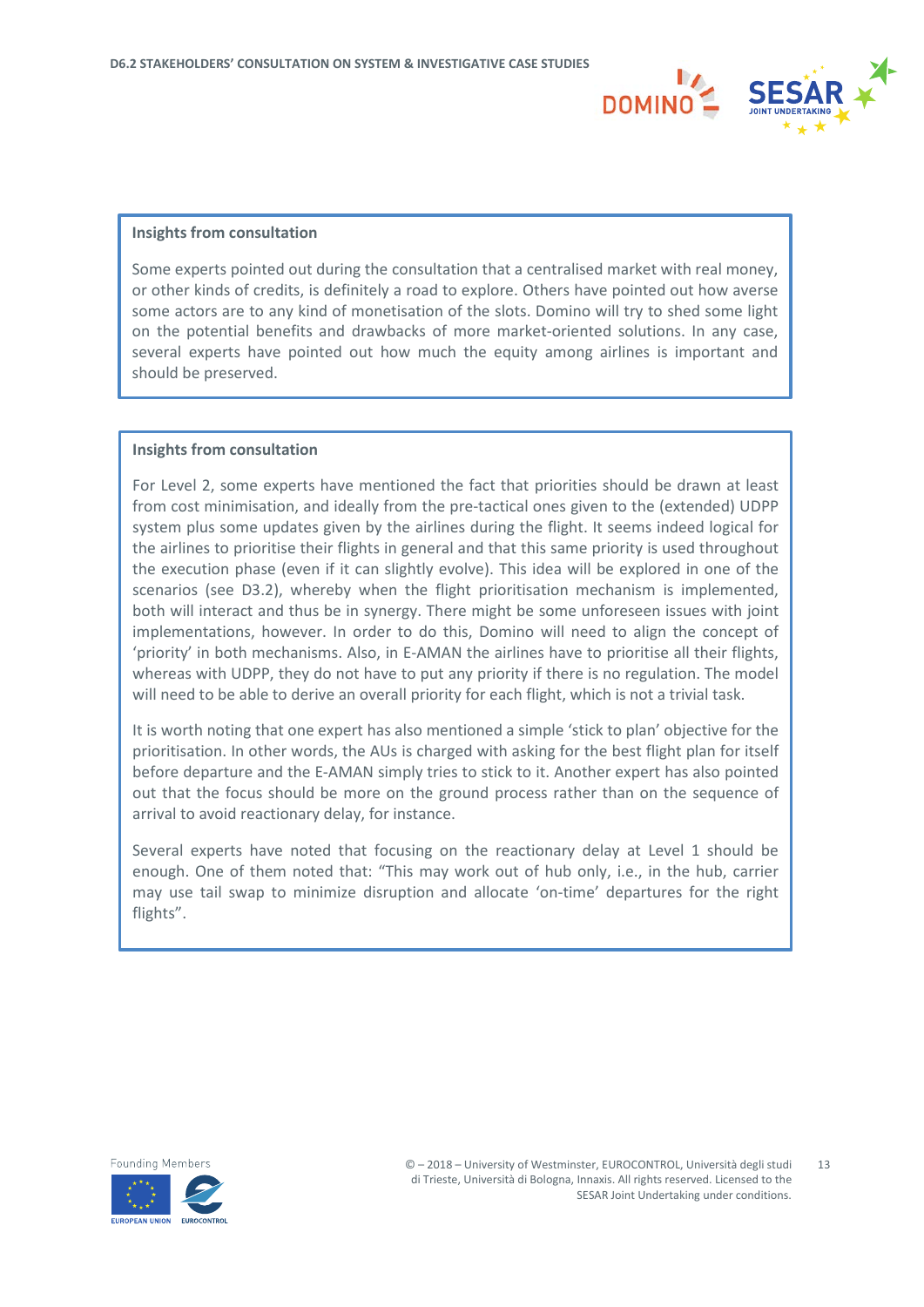### <span id="page-13-0"></span>**3.4.2 In D3.2: Investigative case studies description**

#### **Insights from consultation**

One expert mentioned that it would be very important for airlines to have only one point of contact to deal with all the prioritisation process. This is in line with the joint implementation that we suggest, even if strictly speaking there could be one point contact, but still several independent prioritisation processes going on.

#### **Insights from consultation**

Several experts think that the level of uptake is important, but it is not clear if they think that it is because the gains can be non-linear or for another reason. Another parameter which was suggested by the experts was the weather. Testing different weather is certainly interesting, but since Domino plans to use increased levels of delay, we believe that the weather variable can be adequately captured like this.

#### **Insights from consultation**

One expert has explicitly mentioned that level 1 implementations should be tested independently. This will be indeed done during the development phase, but without indepth analysis.

## <span id="page-13-1"></span>**3.5 Other consultation activities**

As described previously, besides the consultation, other feedback activities have been conducted with members of the Advisory Board. In particular, a set of teleconferences has been carried out with Harris Orthogon to help us on the understanding of the current Extended-Arrival Manager (E-AMAN) system and its potential evolution. Similar contacts have been performed with members of the project evoATM to help us with the definition of the systems to be modelled, the Agent-based modelling (ABM) approach and to synchronise the activities between the two projects. EUROCONTROL's expertise has been extensively drawn upon from within the consortium.

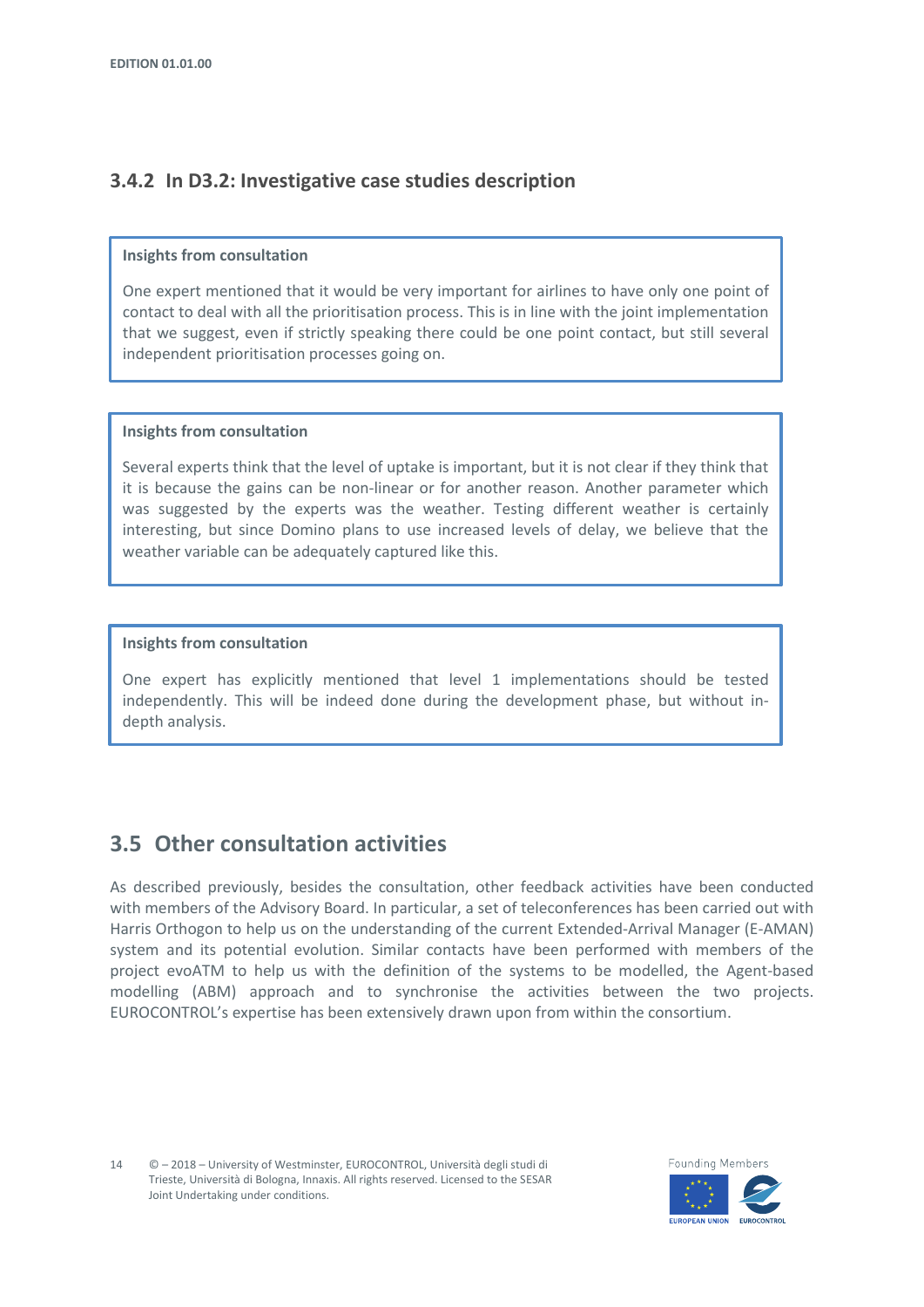

## <span id="page-14-0"></span>4 Next steps and look ahead

The feedback obtained in this consultation has been considered during the definition of the architecture, mechanisms and scenarios as reported in D3.1 and D3.2. The modelling activities carried out in WP4 will also benefit from the information obtained.

As described previously, further feedback will be obtained during the modelling/validation activities of the model by interacting with the Advisory Board members.

Finally, once the initial results are obtained, the wider ATM community and experts will be invited to the spring 2019 workshop of Domino, in London. The invitation to this workshop will be extended, among others, to all the entities contacted for the current consultation process.

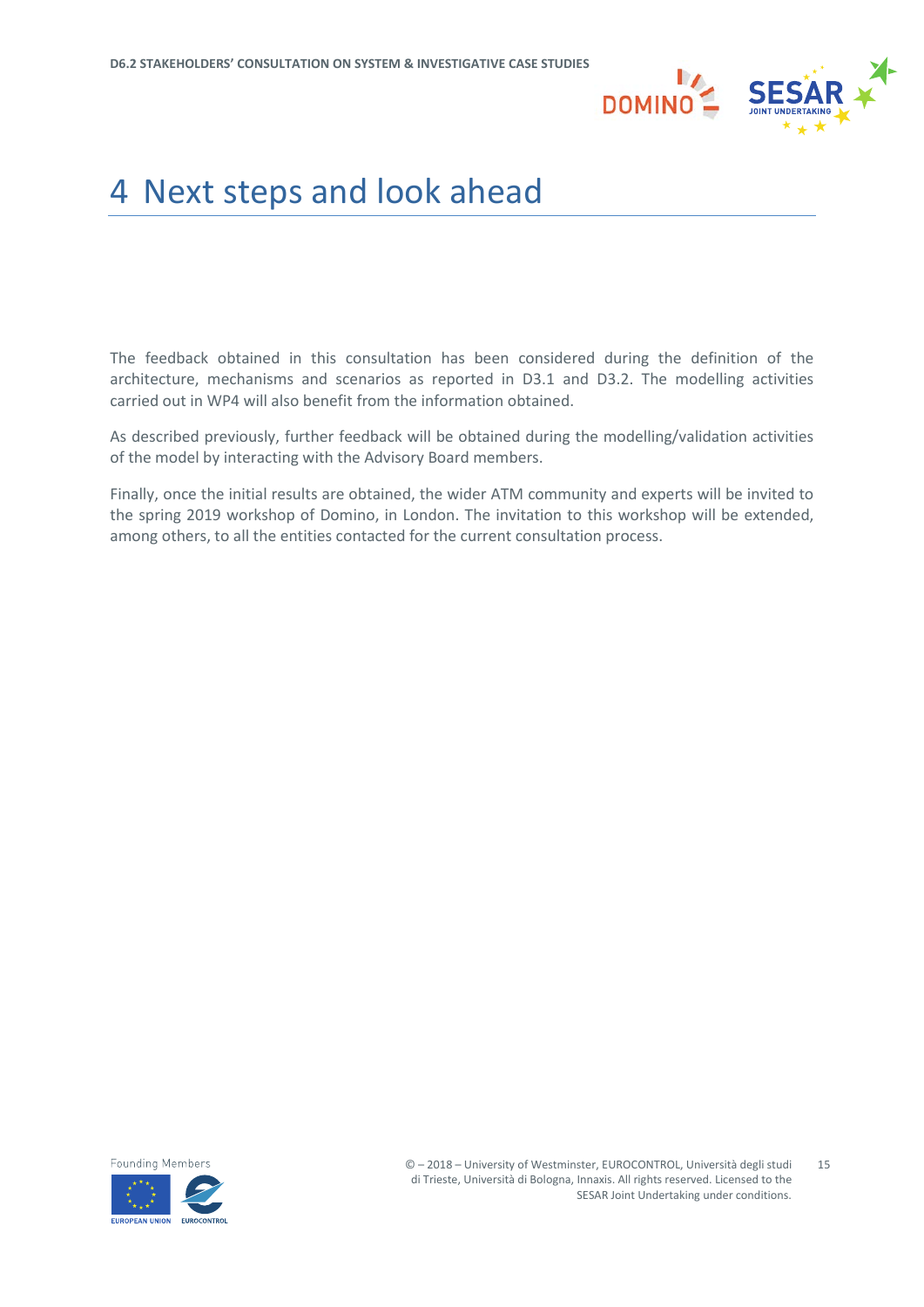## <span id="page-15-0"></span>5 References

- [1] Domino project, 2017. Grant Agreement 783206, Ref. Ares(2017)6114973 13/12/2017.
- [2] Domino project, 2018. Deliverable 1.1 Project Management Plan.
- [3] Domino project, 2018. Deliverable 3.1 Architecture definition.
- [4] Domino project, 2018. Deliverable 3.2 Investigative case studies description.

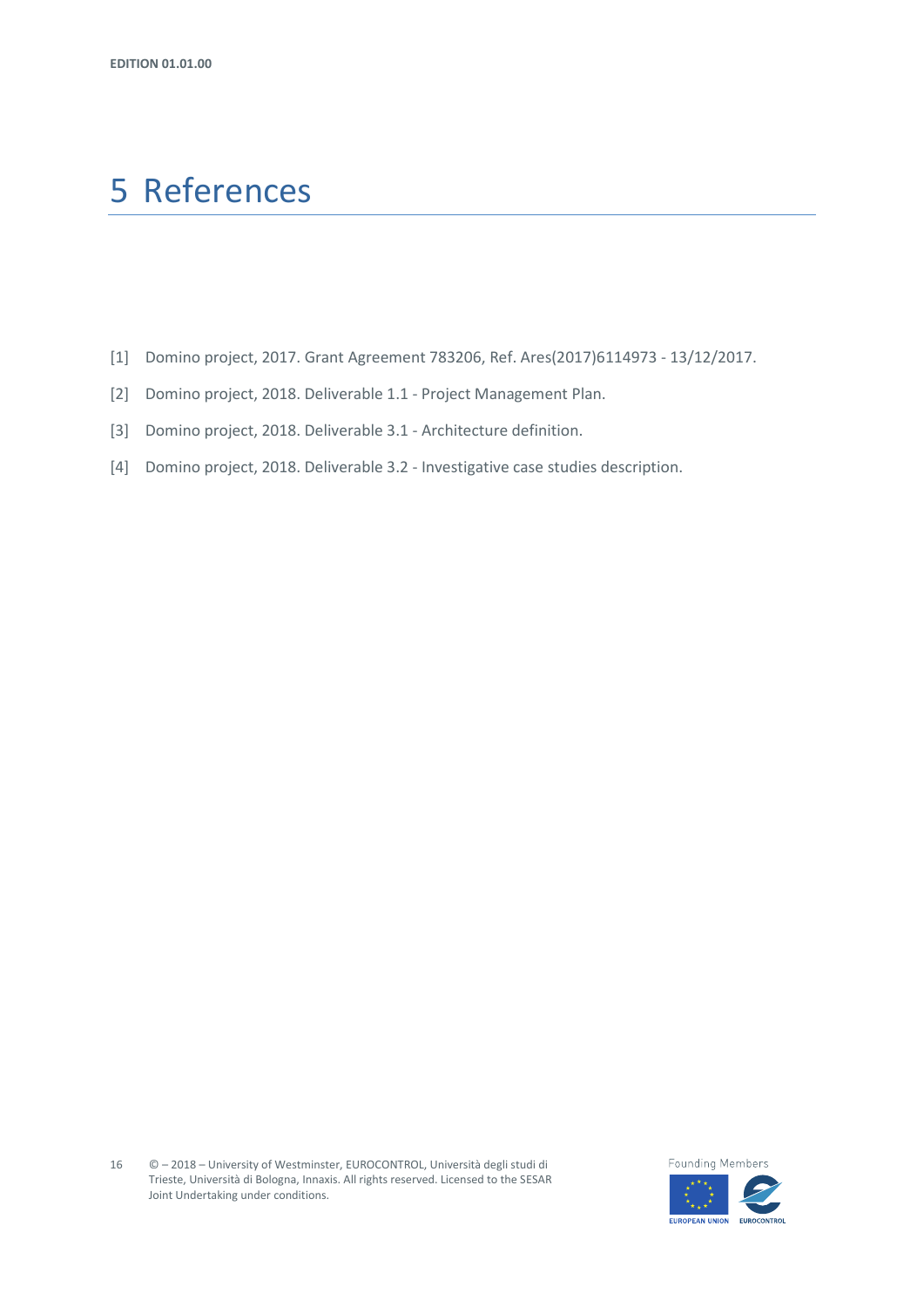

## <span id="page-16-0"></span>6 Acronyms

- ABM: Agent-based modelling
- ATM: Air traffic management
- A-CDM: Airport Collaborative Decision Making
- AMAN: Arrival Manager
- ANSP: Air Navigation Service Provider
- ATC: Air Traffic Control
- ATFM: Air Traffic Flow Management
- AU: Airspace User
- DCI: Dynamic cost indexing
- DMAN: Departure Manager
- E-AMAN: Extended Arrival Manager
- ECAC: European Civil Aviation Conference
- FOC: Flight Operation Centre
- H2020: Horizon 2020 research programme
- NM: Network Manager
- SESAR: Single European Sky ATM Research
- TBO: Trajectory-Based Operations
- UDPP: User-Driven Prioritisation Process

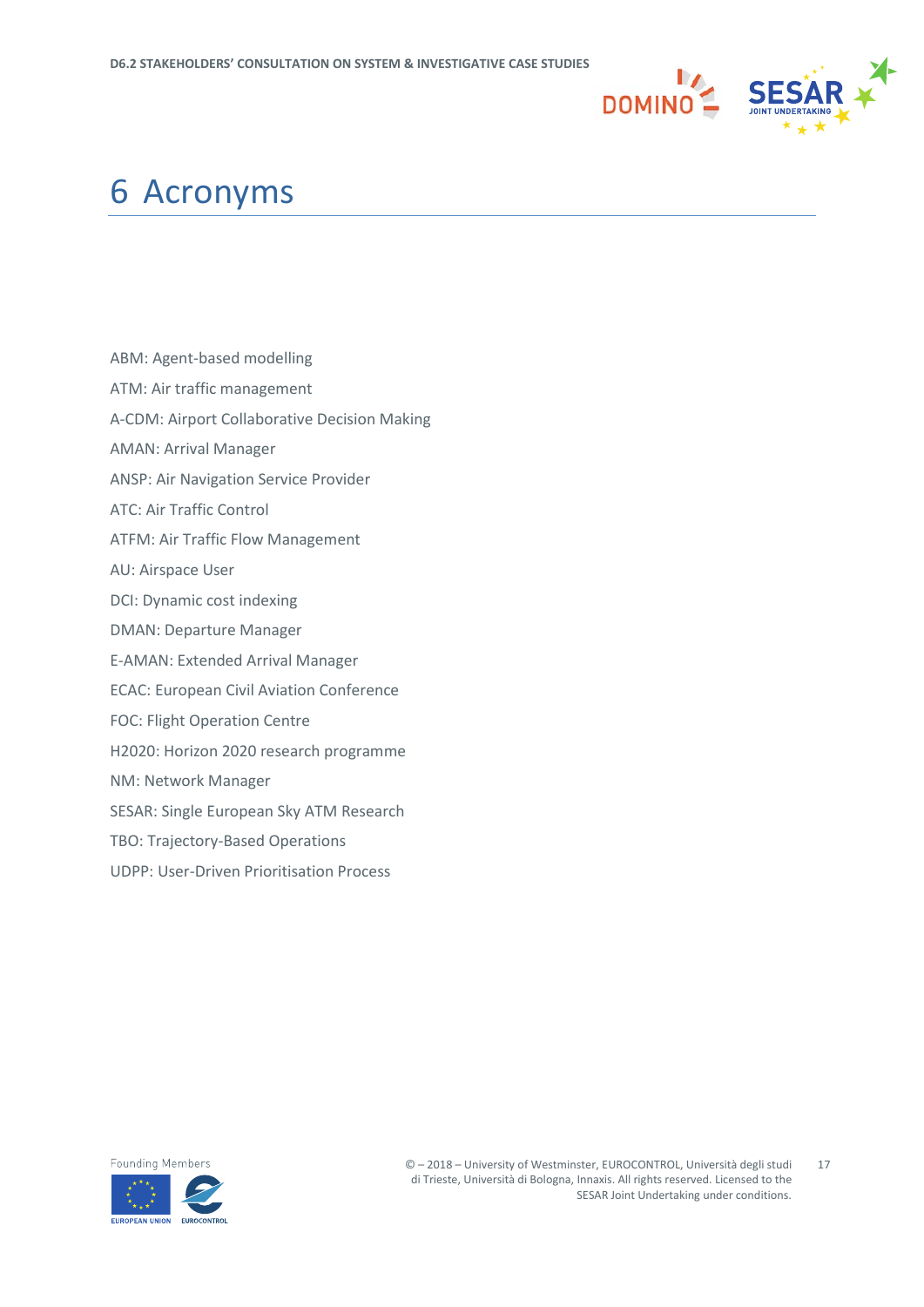## <span id="page-17-0"></span>7 Annex: Questionnaire

#### Dear xxx,

Domino is a Research and Innovation Action running from January 2018 to December 2019. **It aims to develop a set of tools, a methodology and a platform to assess the coupling of ATM systems from a flight and passenger perspective.** The platform will allow system designers to gain insights into the impact of applying new ATM mechanisms. It will provide a view of the impact of deploying solutions in different manners, e.g. harmonised v. local/independent deployment, and information on the criticality of elements in the system and how this might vary for different stakeholders. You can find more information about the project on our website [\(www.domino-eu.com\)](http://www.domino-eu.com/), in our blogs (where a brief description of the activities and project objectives are presented here) or by e-mailing us at [domino-coordinator@westminster.ac.uk](mailto:domino-coordinator@westminster.ac.uk) with any questions.

Domino will use an agent-based model to simulate three mechanisms (**4D trajectory adjustment, flight prioritisation** and **flight arrival coordination**) at three levels of implementation:

- **Level 0**: aiming at representing current operations
- **Level 1**: with some technological and operational improvements c.f. current operations
- **Level 2**: the most more advanced case.

The mechanisms will be implemented individually and jointly, and Domino will be able to assess the impact of them on **how the elements in the system are coupled** and their criticality from a propagation of delay and cost point of view ('domino' effects), both for airspace users and passengers. These mechanisms have been selected such that by implementing them jointly, we are approaching a very similar environment to full Trajectory-Based Operations (TBO).

At this stage of the project, we would appreciate it enormously if you could devote **30 minutes of your valuable time** to give us some feedback on the architecture and mechanisms we are planning to model. Your feedback will be greatly appreciated and treated confidentially. This will help us to define the first set of scenarios to test (the 'investigative' case studies). The results from these scenarios will be presented at a workshop in London in spring 2019, and the scenarios will be modified into 'adaptive' case studies to mitigate some of the issues identified at the network level by Domino.

Below you have the description of the systems we are considering to model and of the three mechanisms. There is no need to provide feedback for all of them but only for the ones you consider relevant. In total there are 12 brief questions. It would be very useful if we could get some input from you, as a reply to this e-mail, by **Friday 15 June**.

Many thanks in advance for your cooperation.

The Domino team

#### **Domino architecture**



<sup>18</sup> © – 2018 – University of Westminster, EUROCONTROL, Università degli studi di Trieste, Università di Bologna, Innaxis. All rights reserved. Licensed to the SESAR Joint Undertaking under conditions.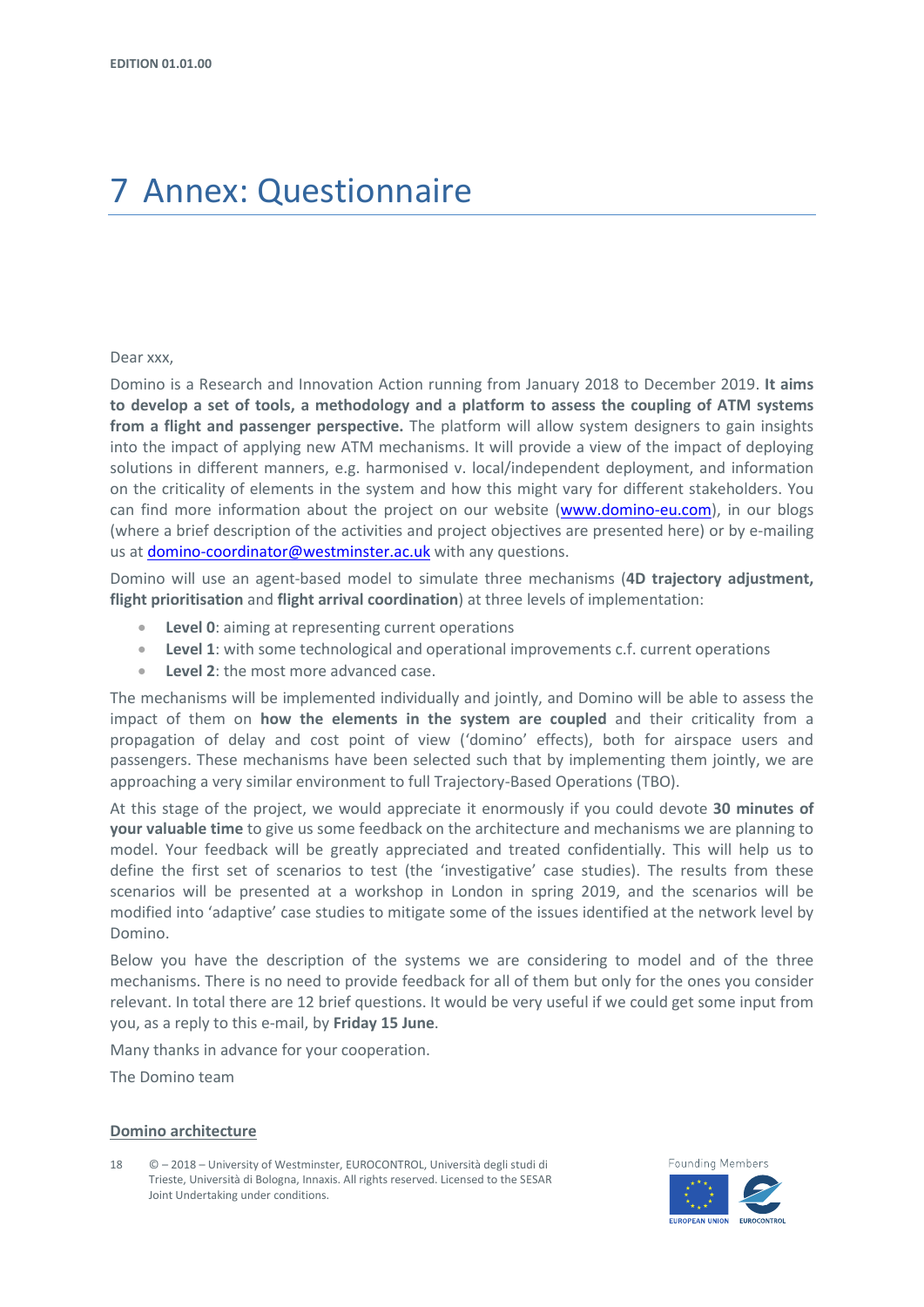

Geographically, Domino will use the full ECAC airspace for the full model; it will focus on the operations of a typical day in 2017 (viz., 01SEP), to which different mechanisms will be added to create the case studies of interest. Domino aims to gain an understanding of the coupling of the elements (systems) in ATM. It is interested in macro-effects arising in the air transportation system during the tactical phase arising from changes of management rules. The list of systems considered in Domino are:

- Flight Operations Centre (FOC)
	- $\circ$  Considers the status of the network of flights and passengers of the airline and decides the strategy to follow to minimise the impact of disruption. For example, prioritising flights if a flight prioritisation mechanism is in place or deciding the actions to take by flights to recover delay.
- Network Manager (NM)
	- o Considers network constraints (e.g. congested airspace)
	- o Assigns slots and delays to flights (en-route and at airports)
	- $\circ$  If a prioritisation mechanism is in place, manages the coordination between the FOC and UDPP processor.
- UDPP processor
	- $\circ$  If a prioritisation of slots by airlines is in place, the UDPP processor will manage those interactions.
- E-AMAN (arrival manager coordinator)
	- Considers flows arriving at an airport and plans the demand by suggesting speed resolutions
- AMAN (arrival sequencing)
	- o Performs the final sequencing of flights to the runway, coordinating with the DMAN in the case of mixed-mode operations
- DMAN
	- $\circ$  Performs the sequencing of departing flights at the runway and coordinates with the AMAN if needed.
- Runway
	- $\circ$  System that represents the capacity in terms of movements (departures and arrivals) that can be handled.
- **Terminal** 
	- o Processes the ground activities of the passengers (e.g., uncertainty regarding connections of passengers between flights)
- Flights
	- o Interact with the FOC to request trajectory management adjustments (e.g. speed variations)
	- o Interact with NM, DMAN, runway, E-AMAN and AMAN, terminal and passengers during their operations
- Passenger
	- $\circ$  Passive units handed from flight to flight, but with priority rules for disruption management applied by the airlines (e.g. premium passengers are re-booked first during disruption)

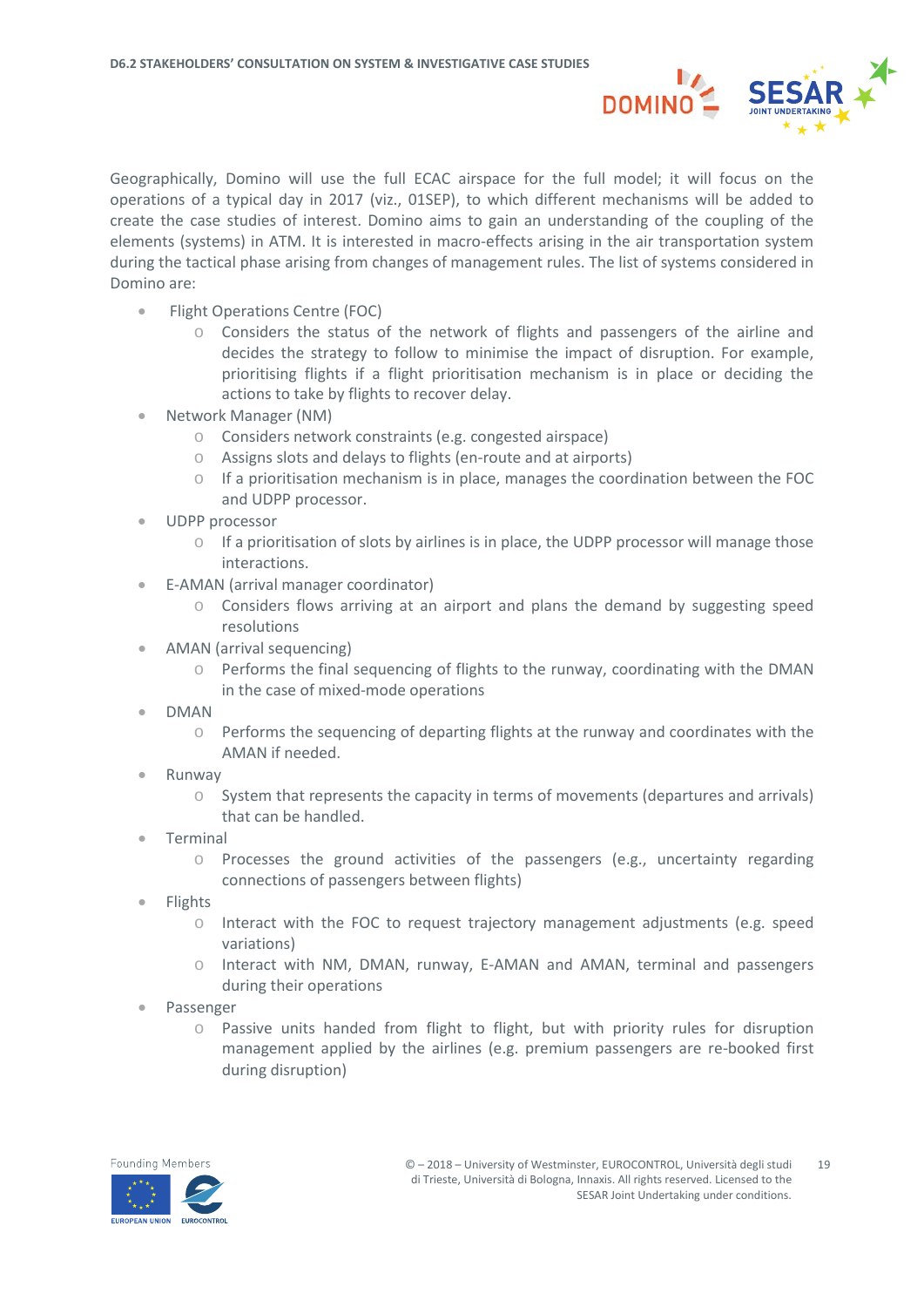Note that E-AMAN, DCI and UDPP are part of the mechanism modelled in Domino. The model will include several different instances of these systems (e.g. types of flight, types of airline). The following figure represents some of these instances and their interactions:



#### *Questions:*

*Q1. Is there any system that should be considered, but that has been left out?*

*Q2. To what extent should the 'flight'\* have autonomy from the FOC or from the set of rules defined by the airline (e.g., 'recover all possible delay above 15 minutes')? To what extent should it have a pro-active behaviour?*

*\* Conceptually the 'pilot', included within the 'flight'*

#### **Mechanisms**

#### **4D Trajectory adjustment**

This mechanism includes different delay management strategies from the airline operations point of view. It includes:

- Trajectory management:
	- o re-routing/level changes, e.g. changes of route to deal with ATFM delay,
	- o dynamic cost indexing, i.e. changes of cost index (e.g. to recover delay)
- Hub management, e.g. waiting for connecting passengers.

20 © – 2018 – University of Westminster, EUROCONTROL, Università degli studi di Trieste, Università di Bologna, Innaxis. All rights reserved. Licensed to the SESAR Joint Undertaking under conditions.



**FUROPEAN UNION** 

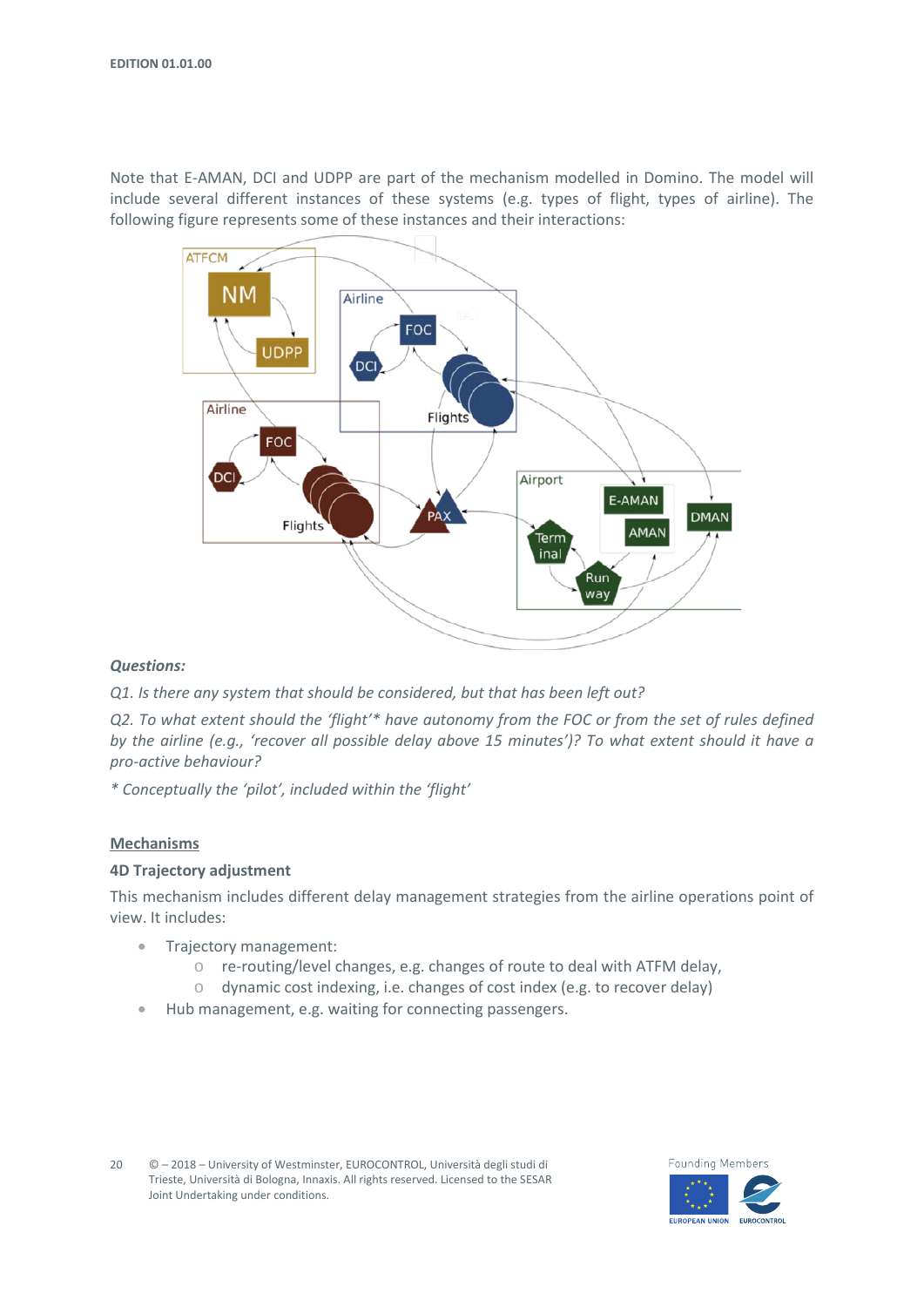

Three levels of implementation are planned:

- Level 0
	- o Basic delay recovery rules linked to amount of delay incurred; cost index computed before departure; limited waiting for passengers; basic re-routing and level changes used.
- Level 1
	- $\circ$  Dynamic cost indexing for flights, with a simplified in-flight delay and cost estimation based on heuristics and general cost of delay rules
	- o Wait for passengers used more widely but with limited rules only
	- o Estimation of possibility of re-routing and level changes with respect to dynamic cost indexing
- Level 2
	- o Advanced estimation of expected costs due to connecting delayed flights.
	- $\circ$  Optimisation of actions considering the three available techniques (dynamic cost indexing, trajectory modification and wait-for-passenger decisions).

#### *Questions*

*Q1. Have we introduced the three strategies (DCI, trajectory modification, wait-for-passengers) realistically across the three levels, with Level 0 reflecting 'current' operations?*

*Q2. In particular, have we assumed the right level of ATC/ANSP responsiveness to AU needs across the levels?*

#### **Flight prioritisation**

The flight prioritisation mechanism collects collaborative decision-making procedures considering airlines' prioritisations of their flights to minimise their expected costs (of delay) in case of capacitydemand imbalance. This includes current ATFM delay assignment, UDPP as currently considered, and other advanced concepts. The three levels of implementation envisioned are:

- Level 0
	- o No pre-departure prioritisation of flights by the AU, use of first-planned first-served (FPFS) as performed pre-2017 by the Network Manager when assigning ATFM delay; no slot swapping takes place
- Level 1
	- o Pre-departure prioritisation of flights, allowing AUs to reorder several flights in the same constraint among their own slots when they are delayed (UDDP principles); includes Enhanced Slot Swapping (SESAR1)
- Level 2
	- $\circ$  As per Level 1, plus a 'credit' system so that airlines can prioritise flights at a given airport using credits previously earned at the same airport\*.

I**mportant note. For all UDPP processes (including slot swaps and use of credits): participation is voluntary; non-participating airlines are never significantly worse off; no airline can make the slot of another airline worse; by 'AU' or 'airline' we also mean within an alliance**

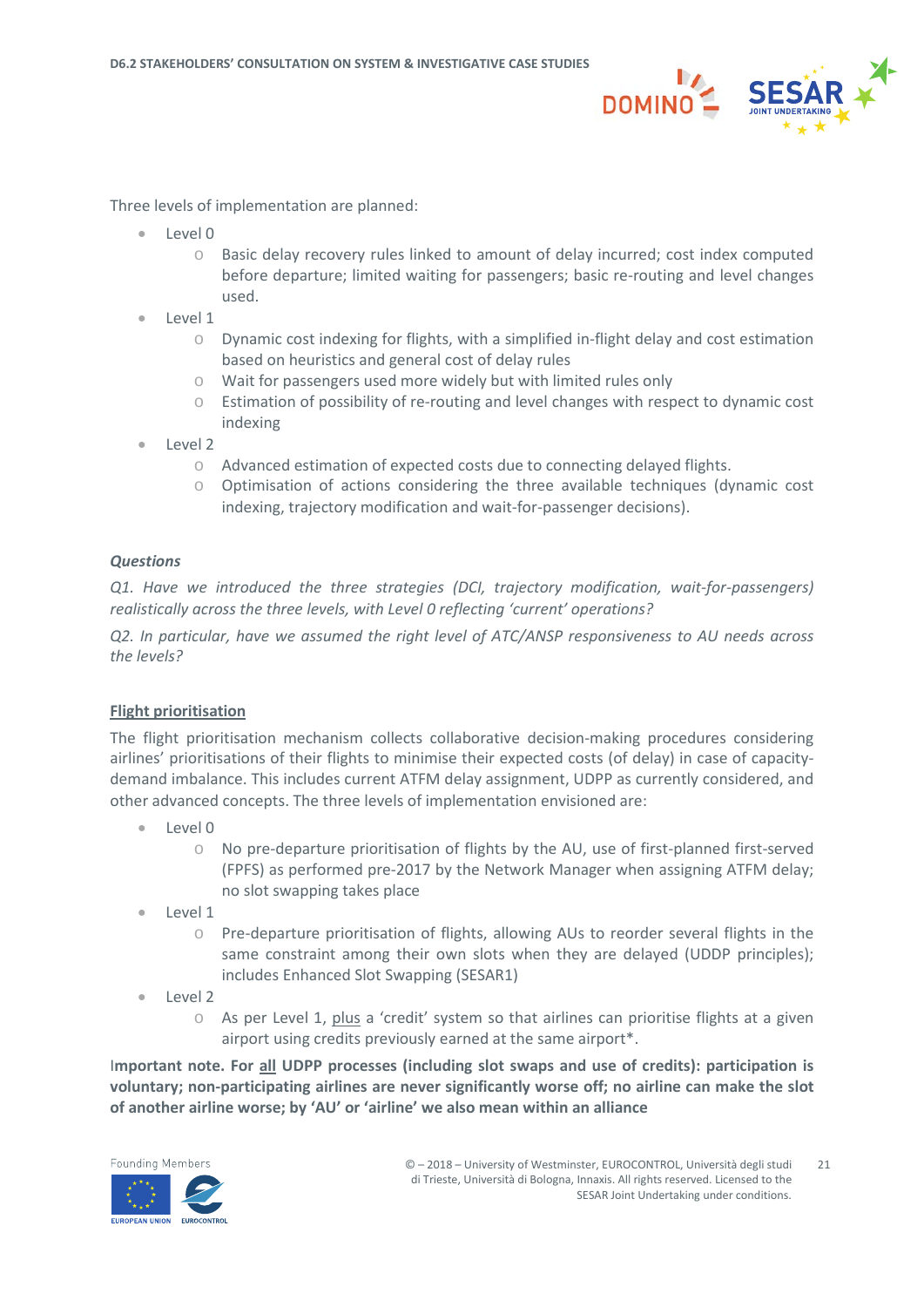#### *Questions*

*Q1. In principle, should slot swapping be allowed within an airline at a given airport at any time during the day (i.e. not only when ATFM regulations are in place)?*

*Q2. In principle, should airlines be allowed to earn credits on one day for use on a later day? (This helps lower-volume airlines to accumulate enough useful credits; larger-volume airlines may earn a lot of credits.)*

*Q3. In principle, should airlines be allowed to swap slots with all other airlines, by mutual consent? Should we investigate a free, centralised market for 'buying' slots with credits?*

*\* E.g. BA123 has an ATFM delay of 20 minutes on Tuesday, but freely chooses to accept a delay of 40 minutes, thus earning some credits to use at Heathrow on Wednesday, to reduce a more expensive delay.*

#### **Flight arrival coordination**

Flight arrival coordination considers the tactical management of arrivals at airports, by sequencing and merging, extending this with planning capabilities. The three levels of implementation considered are:

- Level 0
	- o Current principles applied on E-AMAN systems; the flight arrival coordinator tries to minimise the amount of holding delay that will be carried out at the TMA by providing speed advisories for flights during their en-route phase; the AMAN in the TMA is focused on the maximisation of throughput at the runway; no information from the airlines is taken into account when applying this mechanism.
- Level 1
	- o The flight arrival coordinator tries to minimise the expected reactionary ('knock-on') delay, considering information from the airport on the expected turnaround of flights.
- Level 2
	- $\circ$  The airspace user provides the prioritisation of their flights when entering the arrival coordinator's planning horizon or the priorities are defined pre-tactically (i.e. flight prioritisation (e.g. UDPP) choices are relayed to the flight arrival coordinator and taken into account when creating the landing sequence).

#### *Questions*

*Q1. In Level 1 we want to model a more advanced system, which is trying to minimise the delay but that is not as collaborative as in Level 2. Should we consider a different approach rather than the estimation of reactionary delay provided by the airport?*

*Q2. For Level 2 implementation, which approach do you consider should be used to prioritise flights? Providing new prioritisations at the entry of the arrival manager's planning horizon, to use pre-*

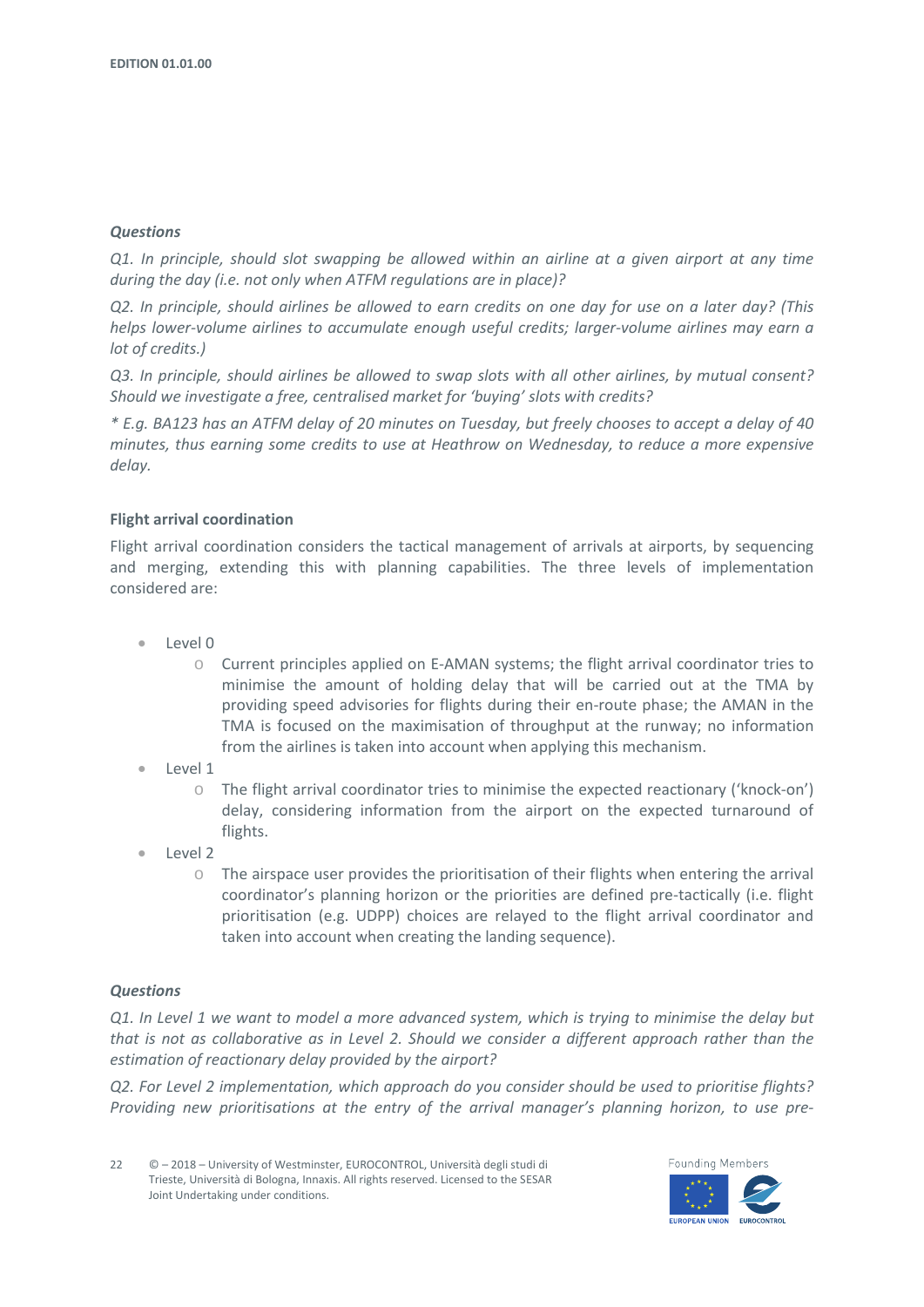

*tactically defined priorities (e.g., from UDPP), or a different system to prioritise flights that could be used by the E-AMAN system?*

#### **Scenarios - combinations of mechanisms**

Domino will use the different implementations of the mechanisms to build some scenarios. A baseline will be run of the 'current' situation (a re-run of 01SEP17), with all mechanisms at Level 0. In addition, we plan to run:

- each mechanism implemented at Level 1, with the other two at Level 0 (baseline) [= 3 scenarios]
- each mechanism implemented at Level 2, with the other two at Level 0 (baseline) [= 3 scenarios]
- one 'TBO' scenario all the mechanisms implemented together (at Level 2), but independently
- one 'TBO+' scenario all the mechanisms implemented together (at Level 2), with cooperation between them (e.g. E-AMAN could use automatically the priorities previously given by the airspace users to the UDPP processor).

Another possibility is to test different levels of uptake of the technologies by the different stakeholders. For instance, run a scenario where 10% of the airports have an E-AMAN v 100% of them having one.

#### *Questions*

*Q1. Is there any other scenario which would be interesting to simulate? How important do you consider it is to model the level of uptake?*

*Q2. In order to model a first approximation of TBO (TBO scenario), where airspace users can provide inputs to the different mechanisms and are actively part of the solution during capacity-demand imbalance, what other service features should be prioritised for consideration?*

#### **Did we forget anything?**

*Do you have any other feedback you would like to provide regarding the architecture, the mechanisms or the scenarios to be modelled?*

**Thank you very much for kindly sparing the time to help us. We will use your feedback in our design process.**